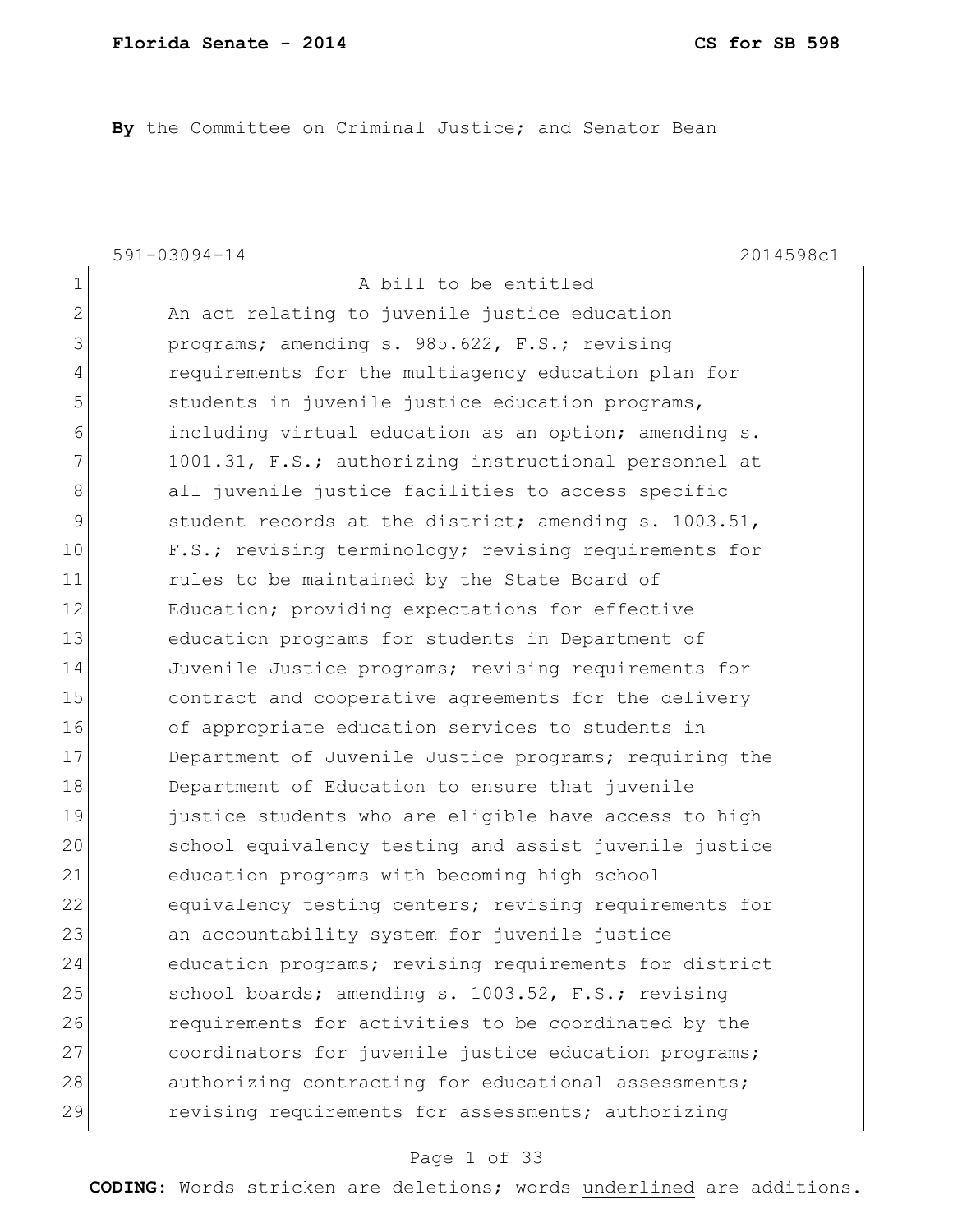|    | 2014598c1<br>$591 - 03094 - 14$                        |
|----|--------------------------------------------------------|
| 30 | access to local virtual education courses; requiring   |
| 31 | that an education program shall be based on each       |
| 32 | student's transition plan and assessed educational     |
| 33 | needs; providing requirements for prevention and day   |
| 34 | treatment juvenile justice education programs;         |
| 35 | requiring progress monitoring plans for all students   |
| 36 | not classified as exceptional student education        |
| 37 | students; revising requirements for such plans;        |
| 38 | requiring that the Department of Education, in         |
| 39 | partnership with the Department of Juvenile Justice,   |
| 40 | ensure that school districts and juvenile justice      |
| 41 | education providers develop individualized transition  |
| 42 | plans; providing requirements for such plans;          |
| 43 | providing that the Secretary of Juvenile Justice or    |
| 44 | the director of a juvenile justice program may request |
| 45 | that a school district teacher's performance be        |
| 46 | reviewed by the district and that the teacher be       |
| 47 | reassigned in certain circumstances; requiring the     |
| 48 | Department of Education to establish by rule objective |
| 49 | and measurable student performance measures and        |
| 50 | program performance ratings; providing requirements    |
| 51 | for such ratings; requiring a comprehensive            |
| 52 | accountability and program improvement process;        |
| 53 | providing requirements for such a process; deleting    |
| 54 | provisions for minimum thresholds for the standards    |
| 55 | and key indicators for education programs in juvenile  |
| 56 | justice facilities; revising data collection and       |
| 57 | annual report requirements; deleting provisions        |
| 58 | concerning the Arthur Dozier School for Boys;          |

# Page 2 of 33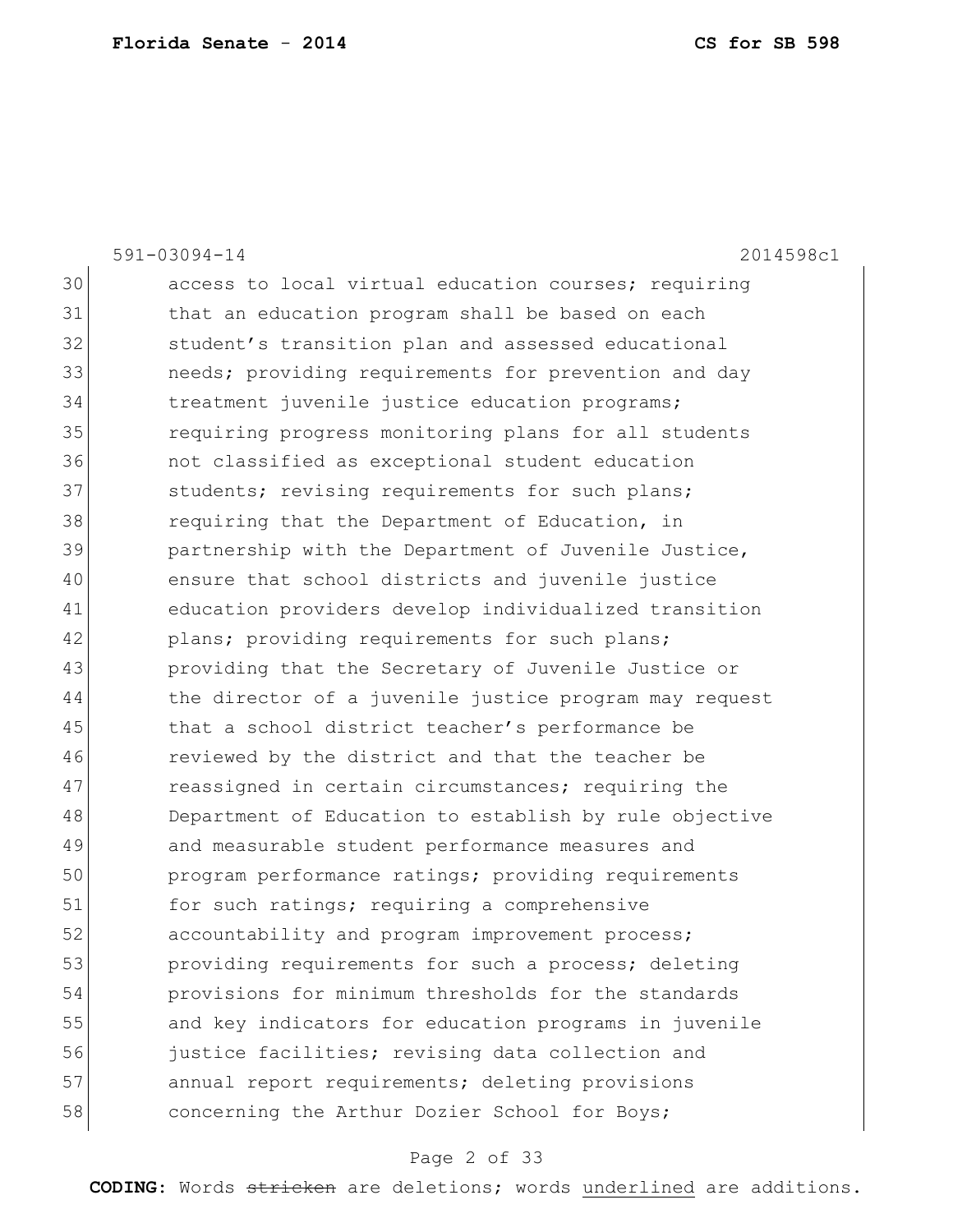|    | $591 - 03094 - 14$<br>2014598c1                                  |
|----|------------------------------------------------------------------|
| 59 | requiring rulemaking; amending ss. 985.632 and                   |
| 60 | 1001.42, F.S.; revising terminology; revising a cross-           |
| 61 | reference; providing an effective date.                          |
| 62 |                                                                  |
| 63 | Be It Enacted by the Legislature of the State of Florida:        |
| 64 |                                                                  |
| 65 | Section 1. Section 985.622, Florida Statutes, is amended to      |
| 66 | read:                                                            |
| 67 | 985.622 Multiagency plan for career vocational education.-       |
| 68 | (1) The Department of Juvenile Justice and the Department        |
| 69 | of Education shall, in consultation with the statewide Workforce |
| 70 | Development Youth Council, school districts, providers, and      |
| 71 | others, jointly develop a multiagency plan for career vocational |
| 72 | education that establishes the curriculum, goals, and outcome    |
| 73 | measures for career vocational programs in juvenile justice      |
| 74 | education programs commitment facilities. The plan must be       |
| 75 | reviewed annually, revised as appropriate, and include:          |
| 76 | (a) Provisions for maximizing appropriate state and federal      |
| 77 | funding sources, including funds under the Workforce Investment  |
| 78 | Act and the Perkins Act.+                                        |
| 79 | (b) Provisions for eliminating barriers to increasing            |
| 80 | occupation-specific job training and high school equivalency     |
| 81 | examination preparation opportunities.                           |
| 82 | (c) $\{b\}$ The responsibilities of both departments and all     |
| 83 | other appropriate entities.; and                                 |
| 84 | $(d)$ (d) $(e)$ A detailed implementation schedule.              |
| 85 | (2) The plan must define career vocational programming that      |
| 86 | is appropriate based upon:                                       |
| 87 | (a) The age and assessed educational abilities and goals of      |
|    | Page 3 of 33                                                     |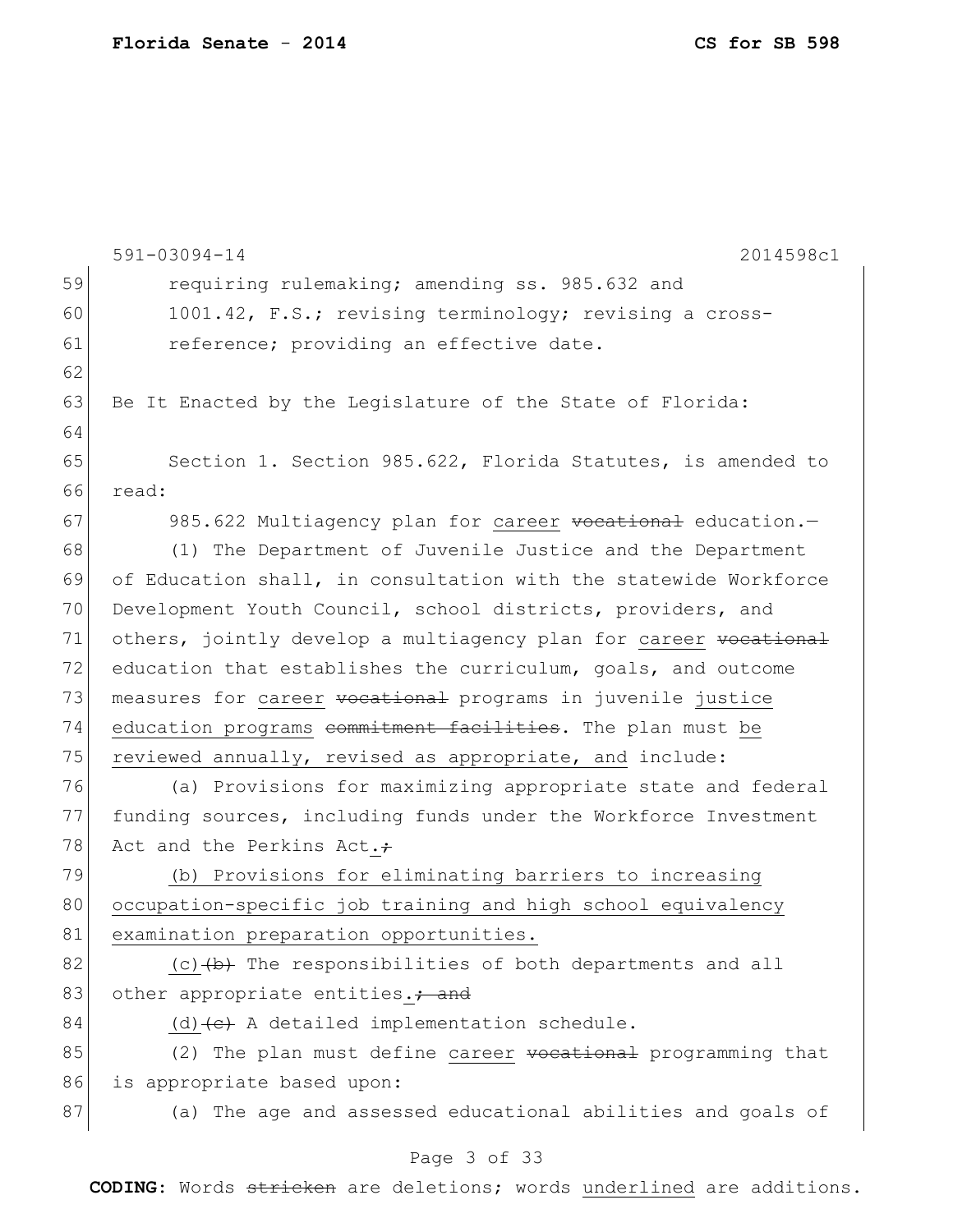591-03094-14 2014598c1 88 the student youth to be served; and 89 (b) The typical length of stay and custody characteristics 90 at the juvenile justice education commitment program to which 91| each student youth is assigned. 92 (3) The plan must include a definition of career <del>vocational</del> 93 programming that includes the following classifications of 94 juvenile justice education programs commitment facilities that 95 will offer career vocational programming by one of the following 96 types: 97 (a) *Type 1 A.*—Programs that teach personal accountability 98 skills and behaviors that are appropriate for students youth in 99 all age groups and ability levels and that lead to work habits 100 that help maintain employment and living standards. 101 (b) *Type 2 B.*—Programs that include Type 1 A program 102 content and an orientation to the broad scope of career choices, 103 based upon personal abilities, aptitudes, and interests. 104 Exploring and gaining knowledge of occupation options and the 105 level of effort required to achieve them are essential 106 prerequisites to skill training. 107 (c) *Type 3 C.*—Programs that include Type 1 A program 108 content and the career education vocational competencies or the 109 prerequisites needed for entry into a specific occupation. 110 (4) The plan must also address strategies to facilitate 111 involvement of business and industry in the design, delivery, 112 and evaluation of career vocational programming in juvenile 113 justice education commitment facilities and conditional release 114 programs, including apprenticeship and work experience programs, 115 mentoring and job shadowing, and other strategies that lead to 116 postrelease employment. Incentives for business involvement,

### Page 4 of 33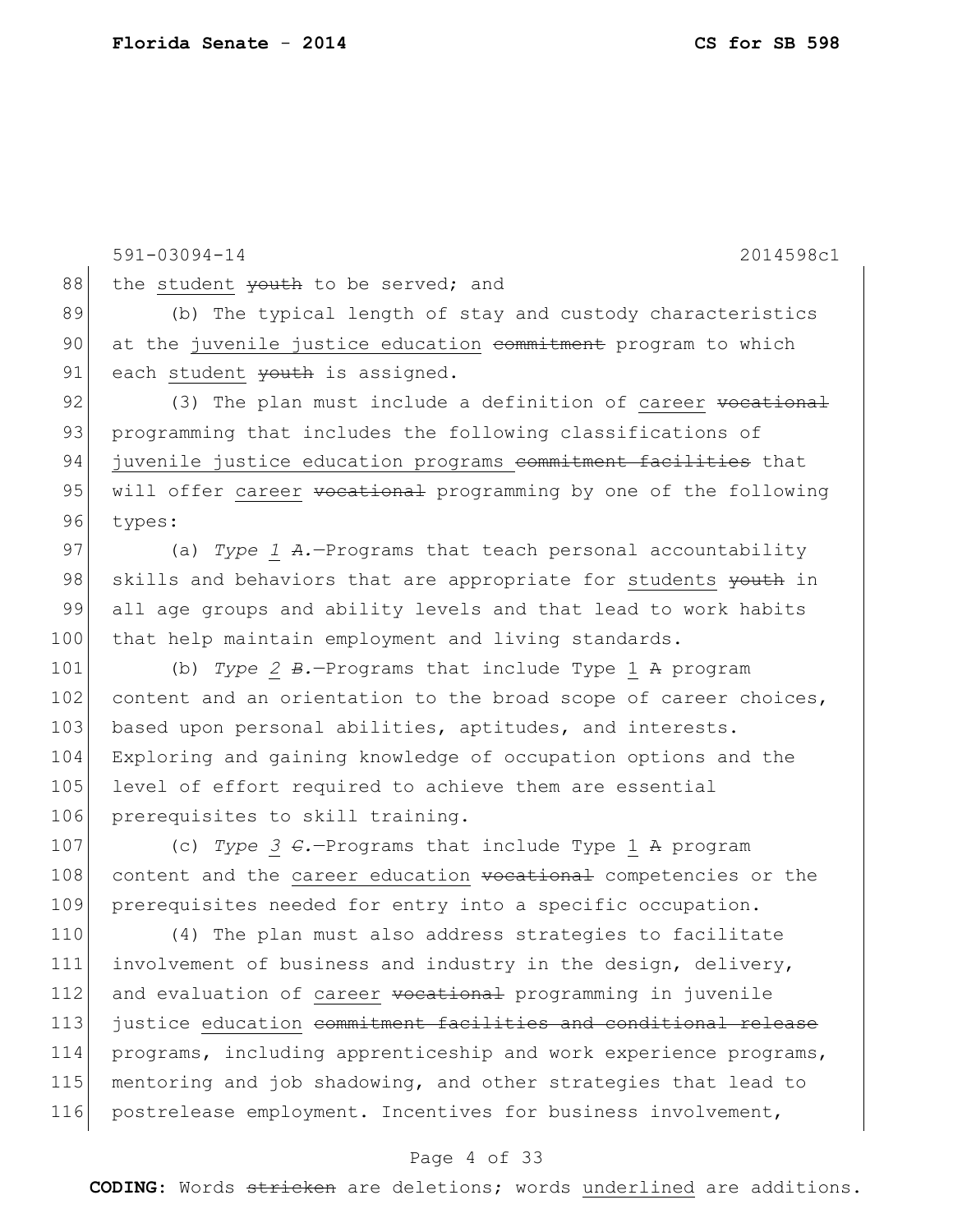591-03094-14 2014598c1 117 such as tax breaks, bonding, and liability limits should be 118 investigated, implemented where appropriate, or recommended to 119 the Legislature for consideration. 120 (5) The plan must also evaluate the effect of students' 121 mobility between juvenile justice education programs and school 122 districts on the students' educational outcomes and whether the 123 continuity of the students' education can be better addressed 124 through virtual education. 125  $(6)$   $(5)$  The Department of Juvenile Justice and the 126 Department of Education shall each align its respective agency 127 policies, practices, technical manuals, contracts, quality-128 assurance standards, performance-based-budgeting measures, and 129 outcome measures with the plan in juvenile justice education 130 programs commitment facilities by July 31, 2015 2001. Each 131 agency shall provide a report on the implementation of this 132 section to the Governor, the President of the Senate, and the 133 Speaker of the House of Representatives by August 31, 2015 2001. 134  $(7)$  (6) All provider contracts executed by the Department of

135 Juvenile Justice or the school districts after January 1, 2015 136  $2002$ , must be aligned with the plan.

137 (8) $(7)$  The planning and execution of quality assurance 138 reviews conducted by the Department of Education or the 139 Department of Juvenile Justice after August 1, 2015 2002, must 140 be aligned with the plan.

141 (9)<del>(8)</del> Outcome measures reported by the Department of 142 Juvenile Justice and the Department of Education for students 143 youth released on or after January 1, 2016 2002, should include 144 outcome measures that conform to the plan.

145 Section 2. Section 1001.31, Florida Statutes, is amended to

### Page 5 of 33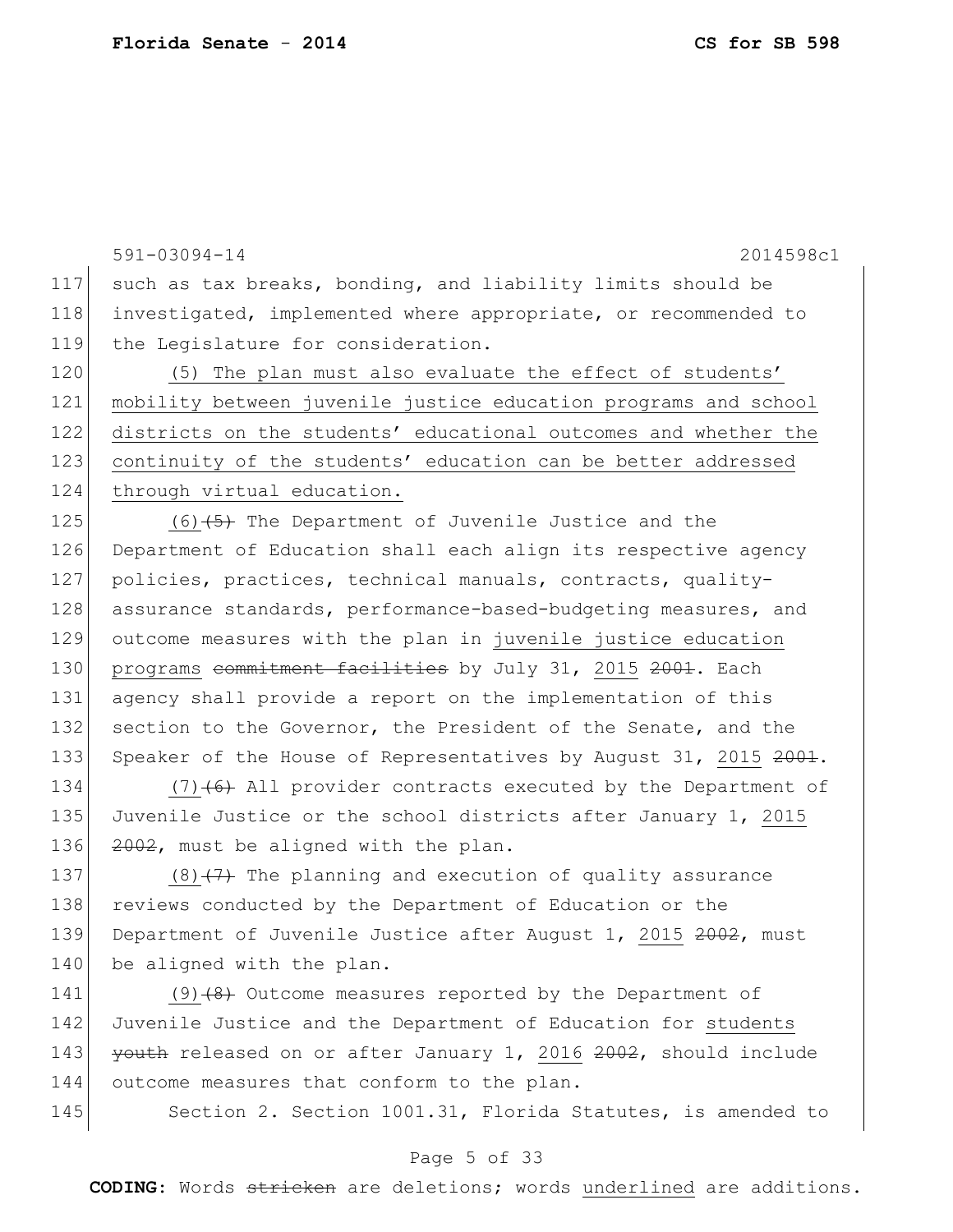591-03094-14 2014598c1

146 read:

147 1001.31 Scope of district system.—A district school system 148 shall include all public schools, classes, and courses of 149 instruction and all services and activities directly related to 150 education in that district which are under the direction of the 151 district school officials. A district school system may also 152 include alternative site schools for disruptive or violent 153 students vouth. Such schools for disruptive or violent students 154 youth may be funded by each district or provided through 155 cooperative programs administered by a consortium of school 156 districts, private providers, state and local law enforcement 157 agencies, and the Department of Juvenile Justice. Pursuant to 158 cooperative agreement, a district school system shall provide 159 instructional personnel at juvenile justice facilities of 50 or 160 more beds or slots with access to the district school system 161 database for the purpose of accessing student academic, 162 immunization, and registration records for students assigned to 163 the programs. Such access shall be in the same manner as 164 provided to other schools in the district.

165 Section 3. Section 1003.51, Florida Statutes, is amended to 166 read:

167 1003.51 Other public educational services.-

168 (1) The general control of other public educational 169 services shall be vested in the State Board of Education except 170 as provided in this section herein. The State Board of Education 171 shall, at the request of the Department of Children and Families 172 Family Services and the Department of Juvenile Justice, advise 173 as to standards and requirements relating to education to be met 174 in all state schools or institutions under their control which

### Page 6 of 33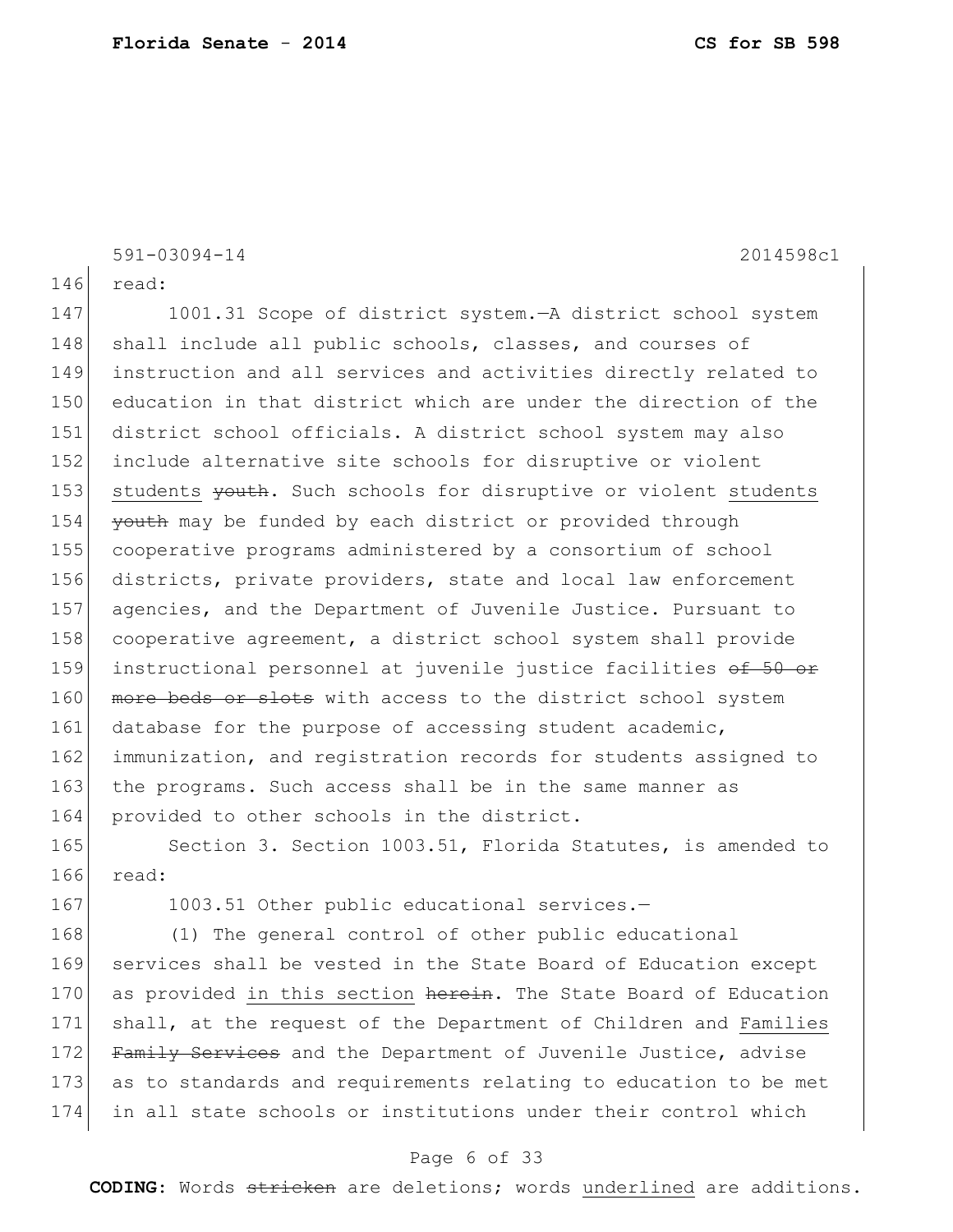|     | $591 - 03094 - 14$<br>2014598c1                                      |
|-----|----------------------------------------------------------------------|
| 175 | provide educational programs. The Department of Education shall      |
| 176 | provide supervisory services for the educational programs of all     |
| 177 | such schools or institutions. The direct control of any of these     |
| 178 | services provided as part of the district program of education       |
| 179 | shall rest with the district school board. These services shall      |
| 180 | be supported out of state, district, federal, or other $\frac{1}{2}$ |
| 181 | funds, depending on the requirements of the services being           |
| 182 | supported.                                                           |
| 183 | (2) The State Board of Education shall adopt rules and               |
| 184 | maintain an administrative rule articulating expectations for        |
| 185 | effective education programs for students youth in Department of     |
| 186 | Juvenile Justice programs, including, but not limited to,            |
| 187 | education programs in juvenile justice prevention, day               |
| 188 | treatment, residential, commitment and detention facilities. The     |
| 189 | rule shall establish articulate policies and standards for           |
| 190 | education programs for students youth in Department of Juvenile      |
| 191 | Justice programs and shall include the following:                    |
| 192 | (a) The interagency collaborative process needed to ensure           |
| 193 | effective programs with measurable results.                          |
| 194 | (b) The responsibilities of the Department of Education,             |
| 195 | the Department of Juvenile Justice, Workforce Florida, Inc.,         |
| 196 | district school boards, and providers of education services to       |
| 197 | students youth in Department of Juvenile Justice programs.           |
| 198 | (c) Academic expectations.                                           |
| 199 | (d) Career and technical expectations.                               |
| 200 | (e) Education transition planning and services.                      |
| 201 | $(f)$ $(d)$ Service delivery options available to district           |
| 202 | school boards, including direct service and contracting.             |
| 203 | (g) (e) Assessment procedures, which:                                |
|     | Page 7 of 33                                                         |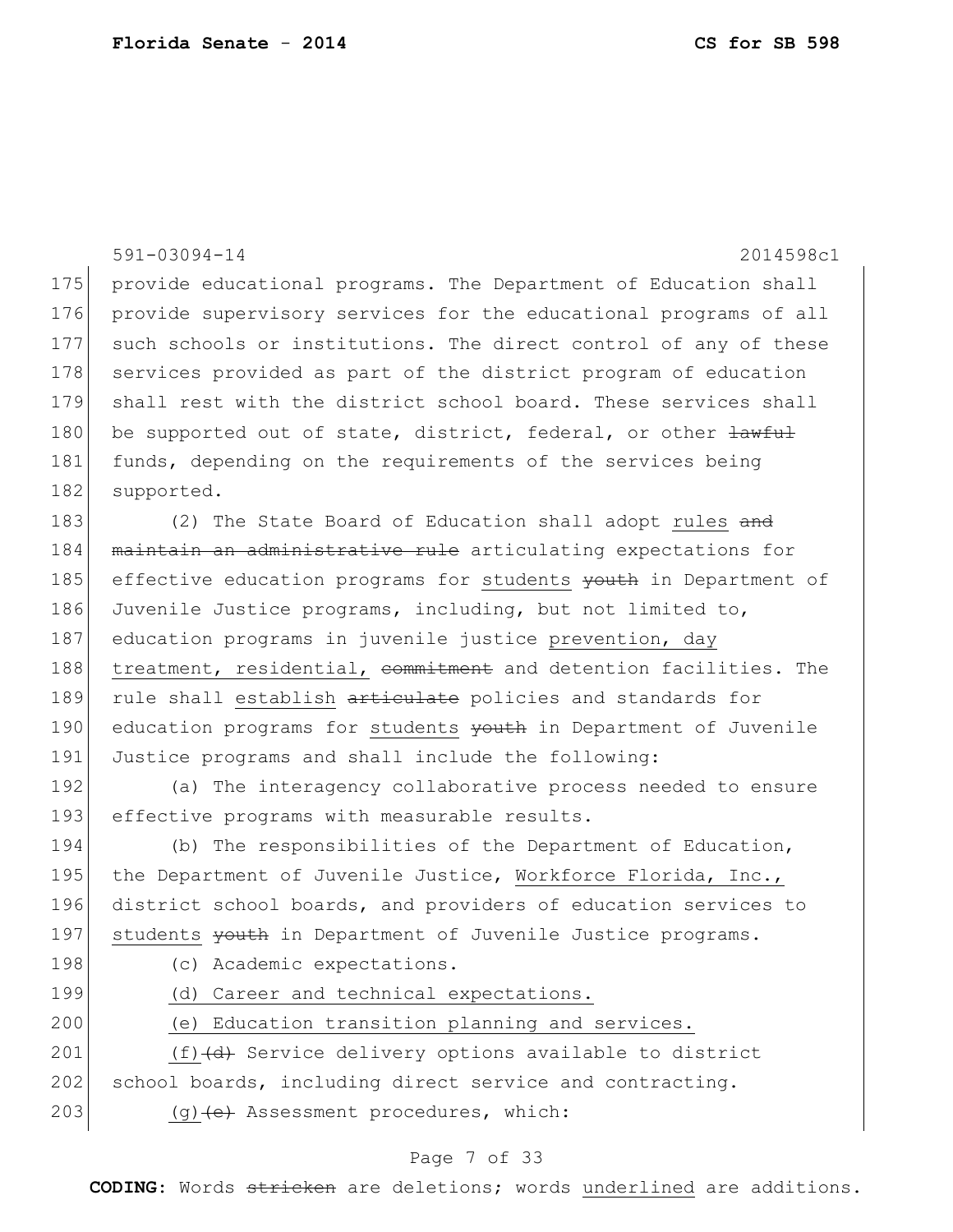591-03094-14 2014598c1 Page 8 of 33 204 1. For prevention, day treatment, and residential programs, 205 include appropriate academic and career assessments administered 206 at program entry and exit that are selected by the Department of 207 Education in partnership with representatives from the 208 Department of Juvenile Justice, district school boards, and 209 education providers. Assessments must be completed within the 210 first 10 school days after a student's entry into the program. 211 2. Provide for determination of the areas of academic need 212 and strategies for appropriate intervention and instruction for 213 each student in a detention facility within 5 school days after 214 the student's entry into the program and administer a research-215 based assessment that will assist the student in determining his 216 or her educational and career options and goals within 22 school 217 days after the student's entry into the program Require district 218 school boards to be responsible for ensuring the completion of 219 the assessment process. 220 3. Require assessments for students in detention who will 221 move on to commitment facilities, to be designed to create the 222 foundation for developing the student's education program in the 223 assigned commitment facility. 224 4. Require assessments of students sent directly to 225 commitment facilities to be completed within the first 10 school 226 days of the student's commitment. 227 228 The results of these assessments, together with a portfolio 229 depicting the student's academic and career accomplishments, 230 shall be included in the discharge packet package assembled for 231 each student youth. 232 (h)  $(f)$  Recommended instructional programs, including, but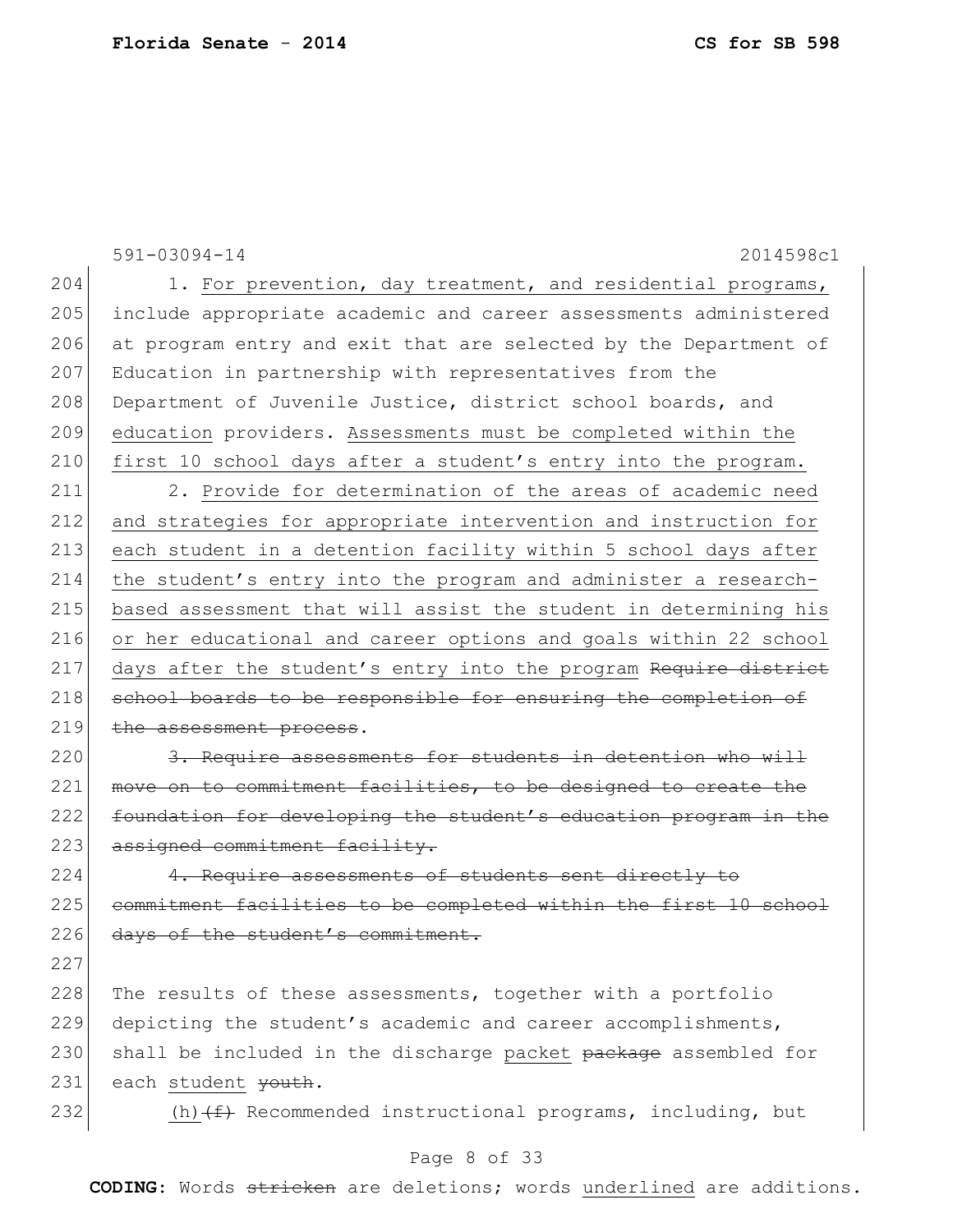591-03094-14 2014598c1 233 not limited to: $\tau$ 234 1. Secondary education. 235 2. High school equivalency examination preparation. 236 3. Postsecondary education. 237 4. Career training. and 238 5. Job preparation. 239 6. Virtual education that: 240 a. Provides competency-based instruction that addresses the 241 unique academic needs of the student through delivery by an 242 entity accredited by AdvanceED or the Southern Association of 243 Colleges and Schools. 244 b. Confers certifications and diplomas. 245 c. Issues credit that articulates with and transcripts that 246 are recognized by secondary schools. 247 d. Allows the student to continue to access and progress 248 through the program once the student leaves the juvenile justice 249 system. 250  $(i)$   $\left( j \right)$  Funding requirements, which shall include the 251 requirement that at least 90 percent of the FEFP funds generated 252 by students in Department of Juvenile Justice programs or in an 253 education program for juveniles under s. 985.19 be spent on 254 instructional costs for those students. One hundred percent of 255 the formula-based categorical funds generated by students in 256 Department of Juvenile Justice programs must be spent on 257 appropriate categoricals such as instructional materials and 258 public school technology for those students. 259  $(j)$  (j)(h) Qualifications of instructional staff, procedures 260 for the selection of instructional staff, and procedures for  $\pm \Theta$ 261 ensure consistent instruction and qualified staff year round.

#### Page 9 of 33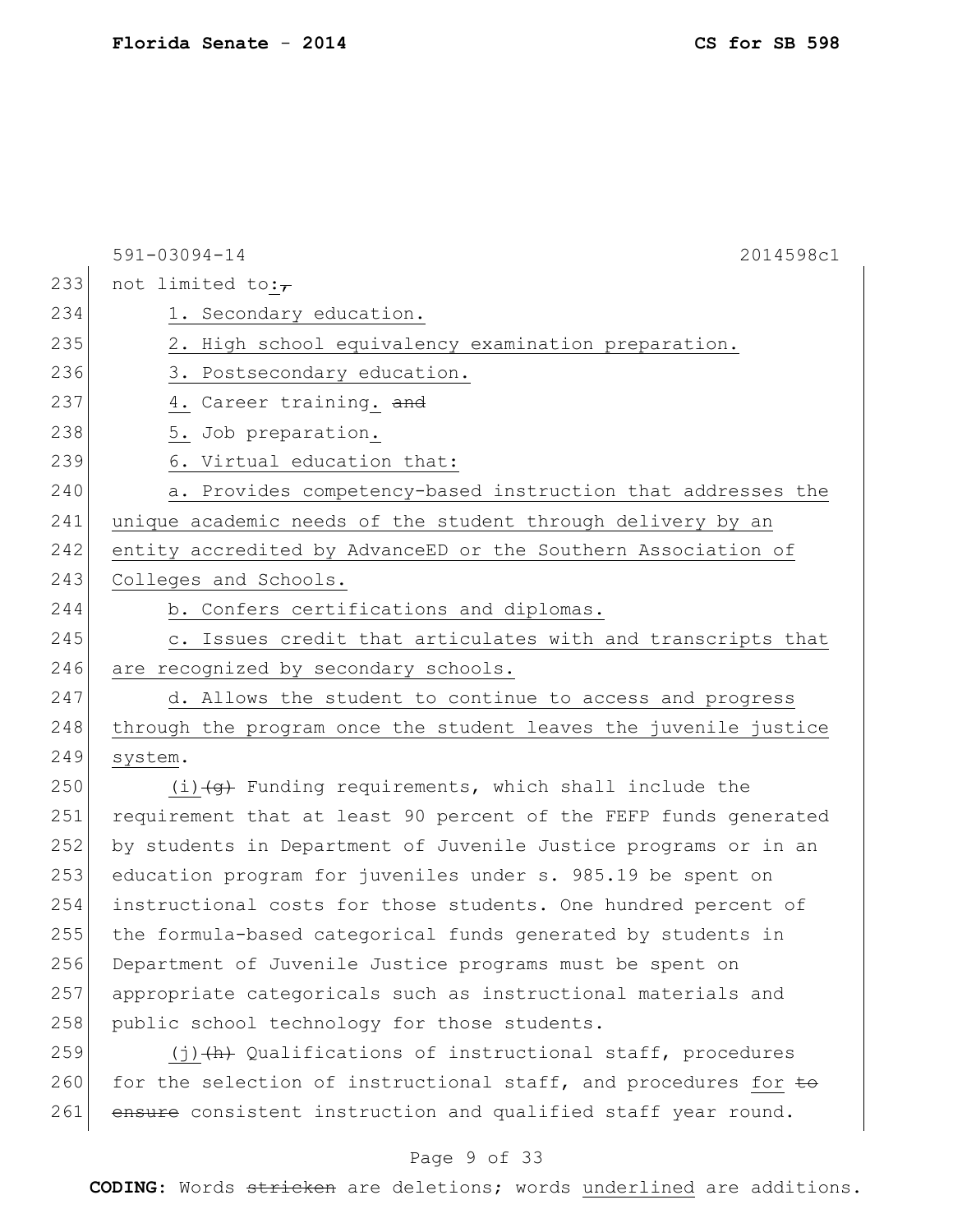591-03094-14 2014598c1 262 Qualifications shall include those for career education 263 instructors, standardized across the state, and shall be based 264 on state certification, local school district approval, and 265 industry-recognized credentials or industry training. Procedures 266 for the use of noncertified instructional personnel who possess 267 expert knowledge or experience in their fields of instruction 268 shall be established. 269 (k)  $\leftarrow$  (k)  $\leftarrow$  Transition services, including the roles and 270 responsibilities of appropriate personnel in the juvenile 271 justice education program, the school district where the student 272 will reenter districts, provider organizations, and the 273 Department of Juvenile Justice. 274  $(1)$   $(1)$   $(+)$  Procedures and timeframe for transfer of education 275 records when a student youth enters and leaves a Department of 276 Juvenile Justice education program facility.  $277$  (m)  $(k)$  The requirement that each district school board 278 maintain an academic transcript for each student enrolled in a 279 juvenile justice education program facility that delineates each 280 course completed by the student as provided by the State Course 281 Code Directory. 282  $(n)$   $(1)$  The requirement that each district school board make 283 available and transmit a copy of a student's transcript in the 284 discharge packet when the student exits a juvenile justice 285 education program facility.  $286$  (o)  $\left(\frac{m}{m}\right)$  Contract requirements. 287 (p) $(n)$  Performance expectations for providers and district 288 school boards, including student performance measures by type of 289 program, education program performance ratings, school 290 improvement, and corrective action plans for low-performing

### Page 10 of 33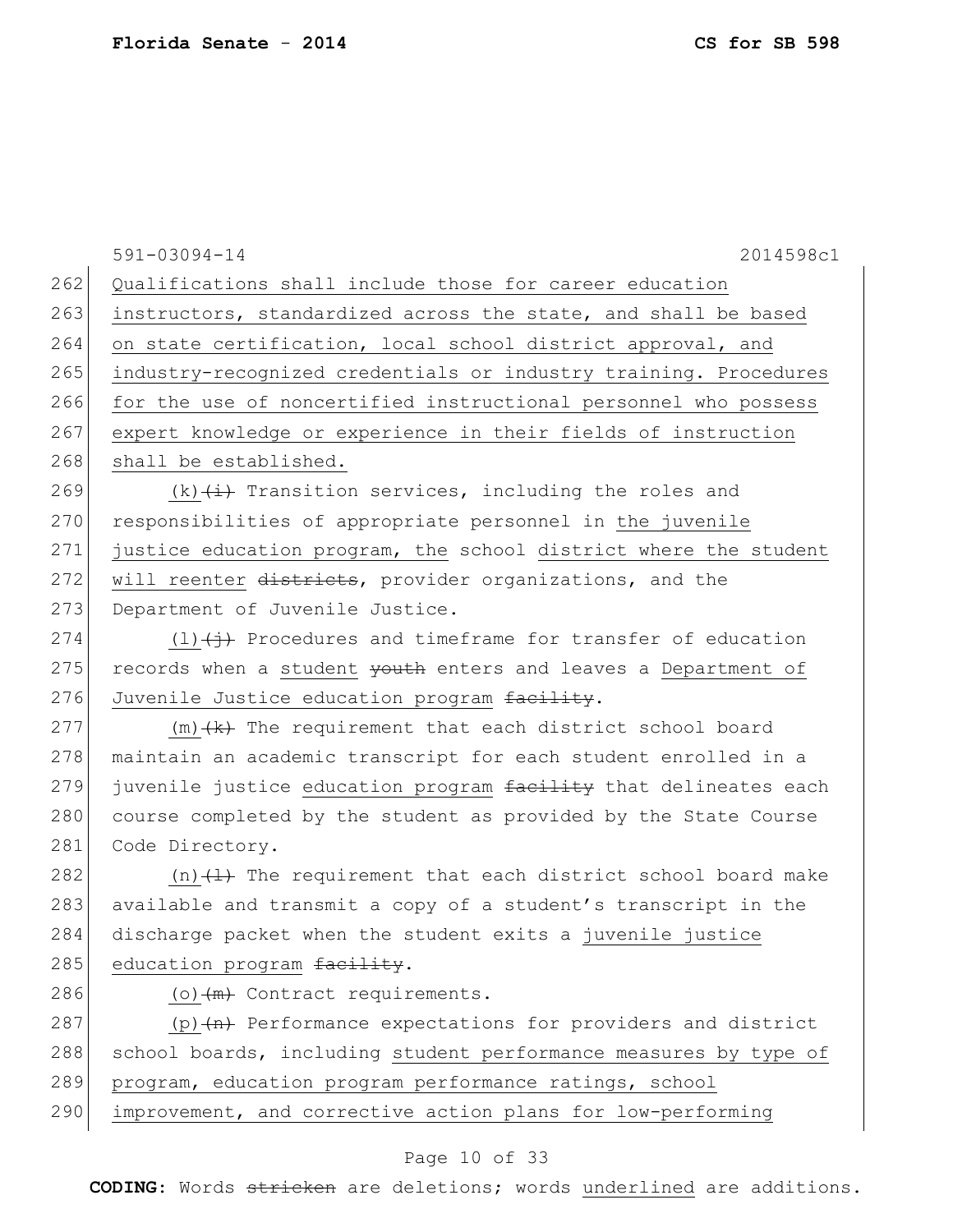591-03094-14 2014598c1 291 programs the provision of a progress monitoring plan as required  $292$  in s.  $1008.25$ . 293  $(q)$  (q)  $\leftrightarrow$  The role and responsibility of the district school 294 board in securing workforce development funds. 295  $(r)$  (r)  $(p)$  A series of graduated sanctions for district school 296 boards whose educational programs in Department of Juvenile 297 Justice programs facilities are considered to be unsatisfactory 298 and for instances in which district school boards fail to meet 299 standards prescribed by law, rule, or State Board of Education 300 policy. These sanctions shall include the option of requiring a 301 district school board to contract with a provider or another 302 district school board if the educational program at the 303 Department of Juvenile Justice program is performing below 304 minimum standards facility has failed a quality assurance review 305 and, after 6 months, is still performing below minimum 306 standards. 307 (s) Curriculum, guidance counseling, transition, and 308 education services expectations, including curriculum 309 flexibility for detention centers operated by the Department of 310 Juvenile Justice. 311  $(t)$   $\left($   $\frac{1}{t}$  Other aspects of program operations. 312 (3) The Department of Education in partnership with the 313 Department of Juvenile Justice, the district school boards, and 314 providers shall: 315 (a) Develop and implement requirements for contracts and 316 cooperative agreements regarding Maintain model contracts for 317 the delivery of appropriate education services to students youth 318 in Department of Juvenile Justice programs to be used for the 319 development of future contracts. The minimum contract

#### Page 11 of 33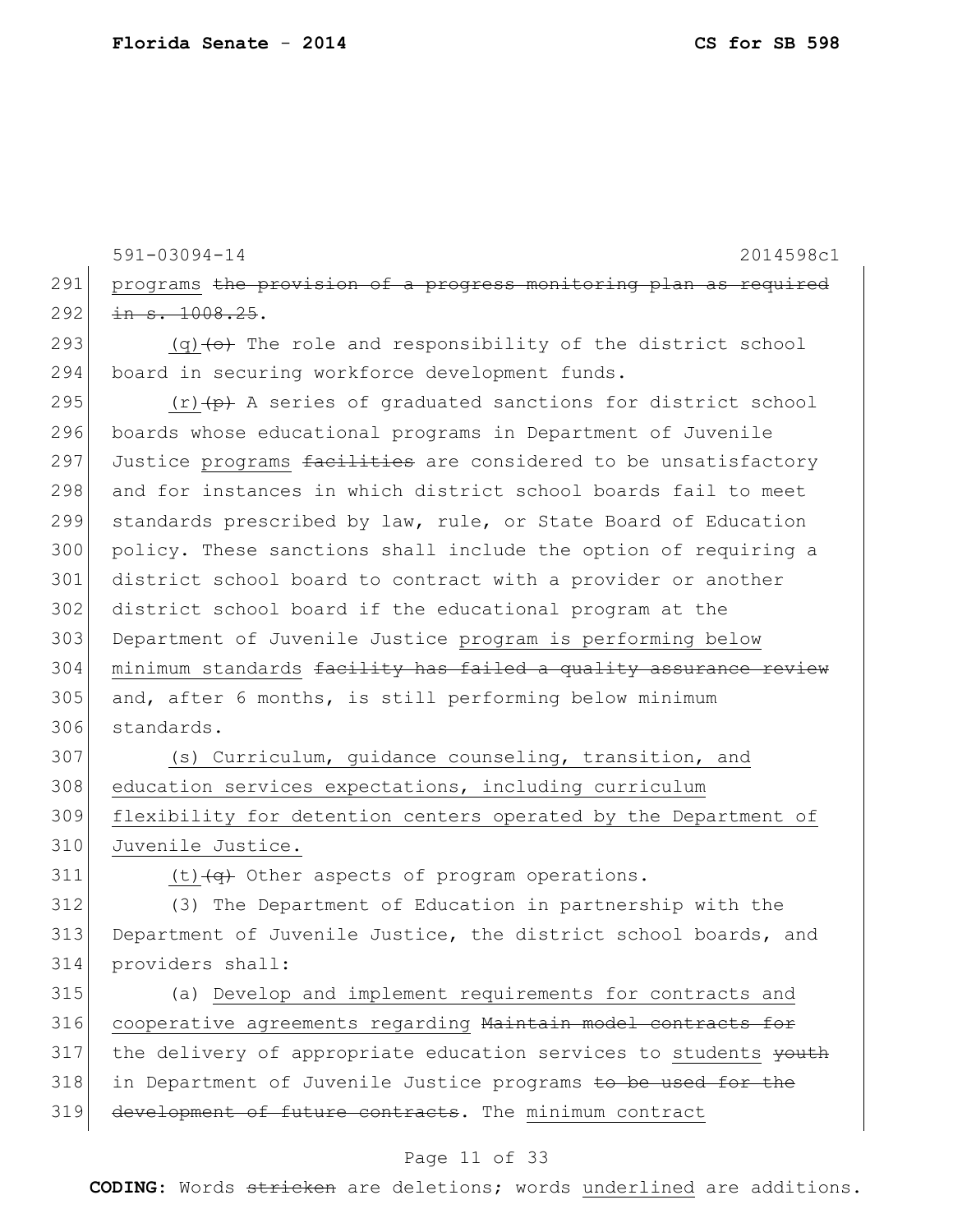|     | $591 - 03094 - 14$<br>2014598c1                                  |
|-----|------------------------------------------------------------------|
| 320 | requirements shall include, but are not limited to, payment      |
| 321 | structure and amounts; access to district services; contract     |
| 322 | management provisions; data reporting requirements, including    |
| 323 | reporting of full-time equivalent student membership;            |
| 324 | administration of federal programs such as Title I, exceptional  |
| 325 | student education, and the Carl D. Perkins Career and Technical  |
| 326 | Education Act of 2006; and model contracts shall reflect the     |
| 327 | policy and standards included in subsection (2). The Department  |
| 328 | of Education shall ensure that appropriate district school board |
| 329 | personnel are trained and held accountable for the management    |
| 330 | and monitoring of contracts for education programs for youth in  |
| 331 | juvenile justice residential and nonresidential facilities.      |
| 332 | (b) Develop and implement Maintain model procedures for          |
| 333 | transitioning students youth into and out of Department of       |
| 334 | Juvenile Justice education programs. These procedures shall      |
| 335 | reflect the policy and standards adopted pursuant to subsection  |
| 336 | $(2)$ .                                                          |
| 337 | (c) Maintain standardized required content of education          |
| 338 | records to be included as part of a student's youth's commitment |
| 339 | record and procedures for securing the student's records. The    |
| 340 | education records These requirements shall reflect the policy    |
| 341 | and standards adopted pursuant to subsection (2) and shall       |
| 342 | include, but not be limited to, the following:                   |
| 343 | 1. A copy of the student's individual educational plan.          |
| 344 | 2. A copy of the student's individualized progress               |
| 345 | monitoring plan.                                                 |
| 346 | 3. A copy of the student's individualized transition plan.       |
| 347 | 4.2. Data on student performance on assessments taken            |
| 348 | according to s. 1008.22.                                         |
|     | Page 12 of 33                                                    |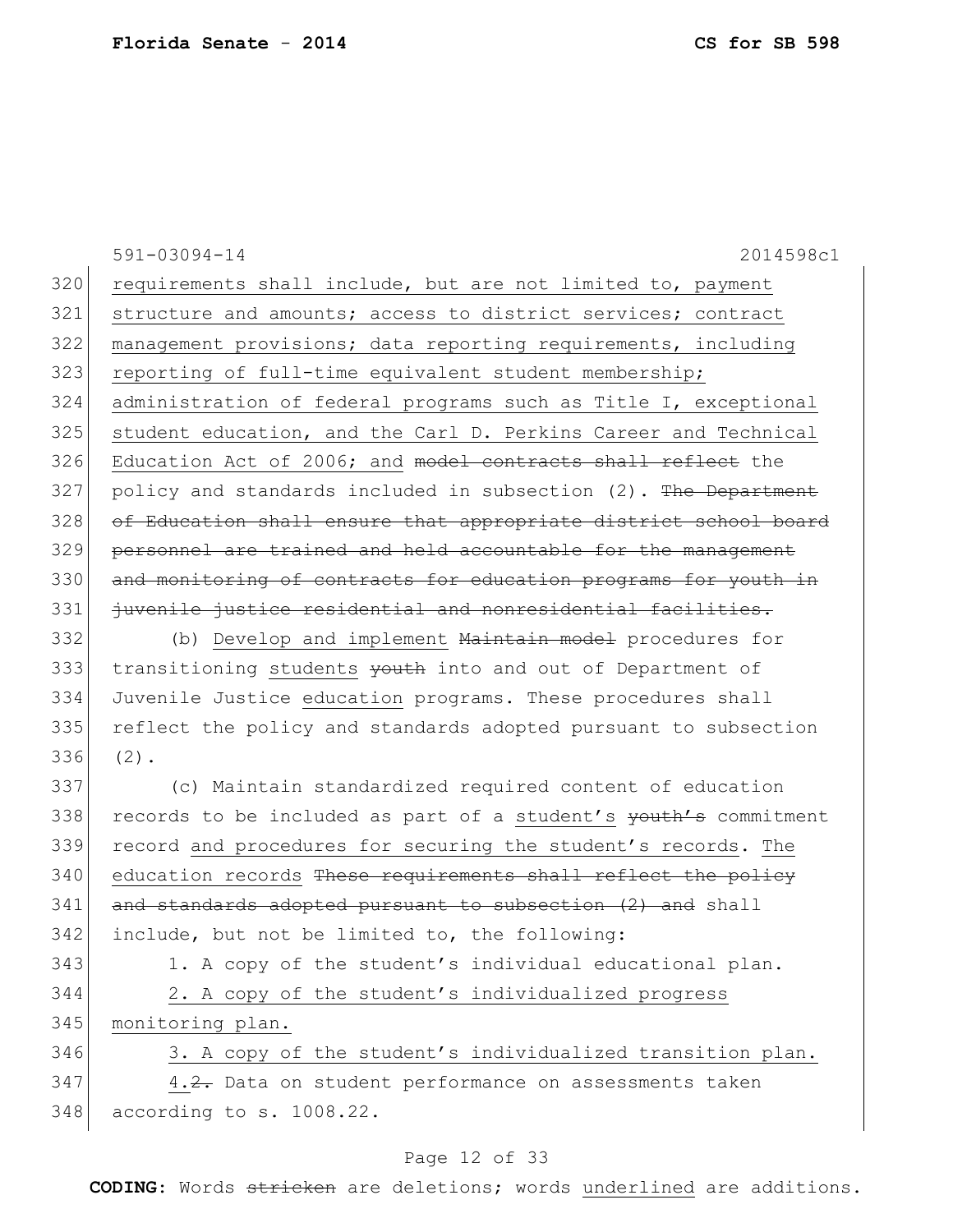|     | $591 - 03094 - 14$<br>2014598c1                                           |
|-----|---------------------------------------------------------------------------|
| 349 | 5.3. A copy of the student's permanent cumulative record.                 |
| 350 | 6.4. A copy of the student's academic transcript.                         |
| 351 | 7.5. A portfolio reflecting the student's youth's academic                |
| 352 | and career and technical accomplishments, when age appropriate,           |
| 353 | while in the Department of Juvenile Justice program.                      |
| 354 | (d) Establish Maintain model procedures for securing the                  |
| 355 | education record and the roles and responsibilities of the                |
| 356 | juvenile probation officer and others involved in the withdrawal          |
| 357 | of the student from school and assignment to a juvenile justice           |
| 358 | education program commitment or detention facility. District              |
| 359 | school boards shall respond to requests for student education             |
| 360 | records received from another district school board or a                  |
| 361 | juvenile justice facility within 5 working days after receiving           |
| 362 | the request.                                                              |
| 363 | (4) Each The Department of Education shall ensure that                    |
| 364 | district school board shall: boards                                       |
| 365 | (a) Notify students in juvenile justice education programs                |
| 366 | residential or nonresidential facilities who attain the age of            |
| 367 | 16 years of the provisions of law regarding compulsory school             |
| 368 | attendance and make available the option of enrolling in a                |
| 369 | program to attain a Florida high school diploma by taking the             |
| 370 | high school equivalency examination before <del>General Educational</del> |
| 371 | Development test prior to release from the program facility. The          |
| 372 | Department of Education shall assist juvenile justice education           |
| 373 | programs with becoming high school equivalency examination                |
| 374 | centers District school boards or Florida College System                  |
| 375 | institutions, or both, shall waive GED testing fees for youth in          |
| 376 | Department of Juvenile Justice residential programs and shall,            |
| 377 | upon request, designate schools operating for the purpose of              |

# Page 13 of 33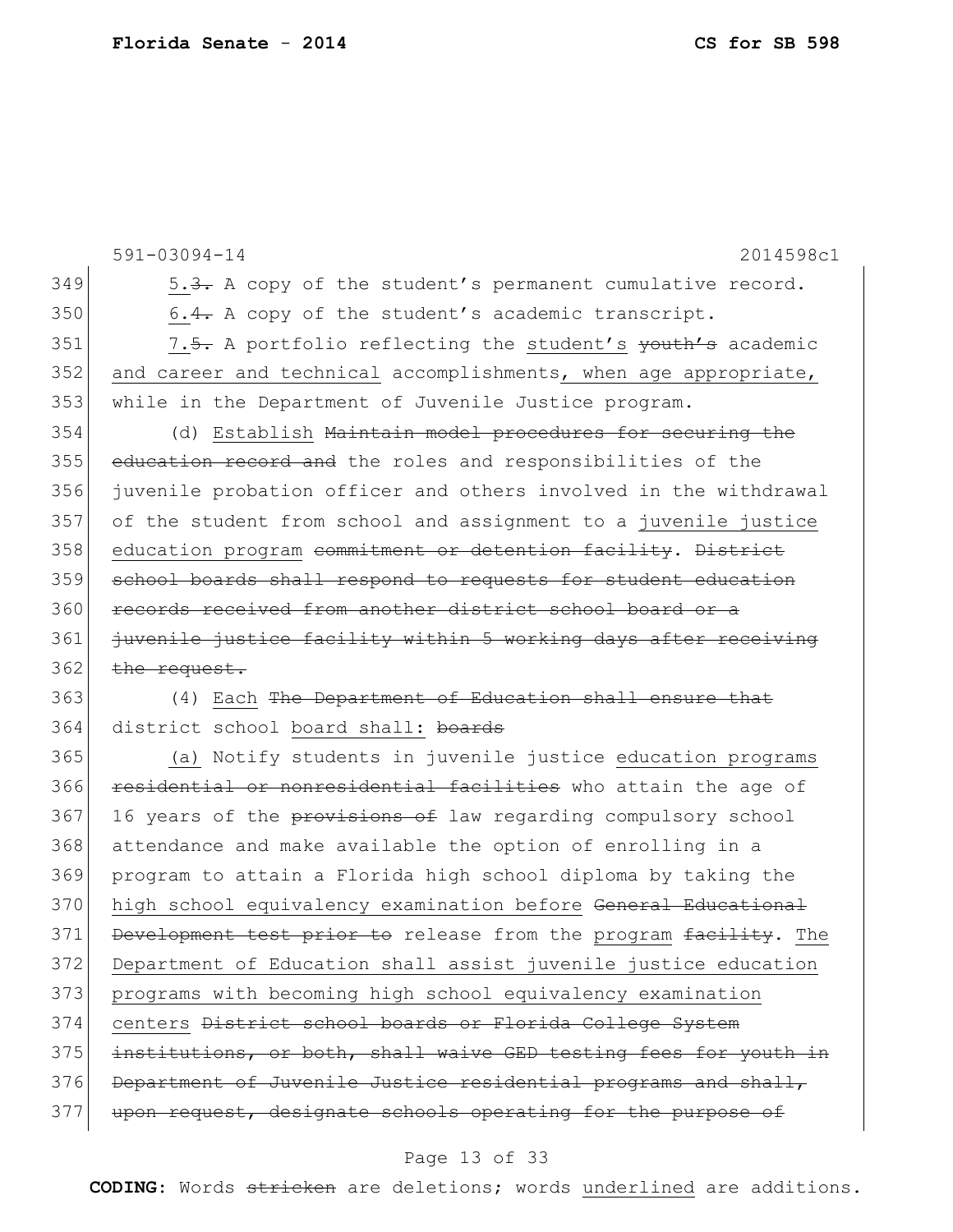|     | $591 - 03094 - 14$<br>2014598c1                                  |
|-----|------------------------------------------------------------------|
| 378 | providing educational services to youth in Department of         |
| 379 | Juvenile Justice programs as GED testing centers, subject to GED |
| 380 | testing center requirements. The administrative fees for the     |
| 381 | General Educational Development test required by the Department  |
| 382 | of Education are the responsibility of district school boards    |
| 383 | and may be required of providers by contractual agreement.       |
| 384 | (b) Respond to requests for student education records            |
| 385 | received from another district school board or a juvenile        |
| 386 | justice education program within 5 working days after receiving  |
| 387 | the request.                                                     |
| 388 | (c) Provide access to courses offered pursuant to ss.            |
| 389 | 1002.37, 1002.45, and 1003.498. School districts and providers   |
| 390 | may enter into cooperative agreements for the provision of       |
| 391 | curriculum associated with courses offered pursuant to s.        |
| 392 | 1003.498 to enable providers to offer such courses.              |
| 393 | (d) Complete the assessment process required by subsection       |
| 394 | $(2)$ .                                                          |
| 395 | (e) Monitor compliance with contracts for education              |
| 396 | programs for students in juvenile justice prevention, day        |
| 397 | treatment, residential, and detention programs.                  |
| 398 | (5) The Department of Education shall establish and              |
| 399 | operate, either directly or indirectly through a contract, a     |
| 400 | mechanism to provide accountability measures that annually       |
| 401 | assesses and evaluates all juvenile justice education programs   |
| 402 | using student performance data and program performance ratings   |
| 403 | by type of program quality assurance reviews of all juvenile     |
| 404 | justice education programs and shall provide technical           |
| 405 | assistance and related research to district school boards and    |
| 406 | juvenile justice education providers on how to establish,        |

# Page 14 of 33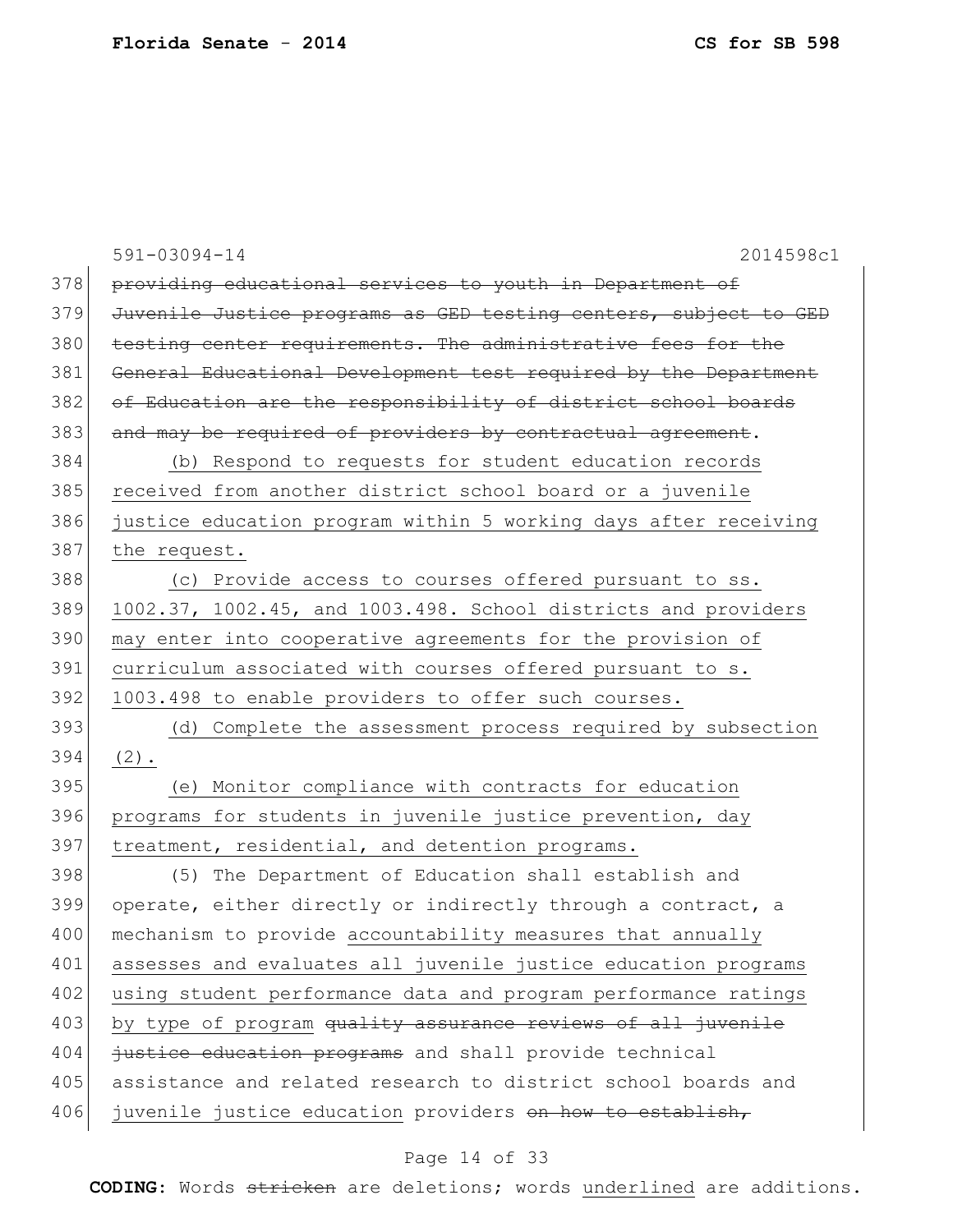|     | 2014598c1<br>$591 - 03094 - 14$                                  |
|-----|------------------------------------------------------------------|
| 407 | develop, and operate educational programs that exceed the        |
| 408 | minimum quality assurance standards. The Department of           |
| 409 | Education, with input from the Department of Juvenile Justice,   |
| 410 | school districts, and education providers shall develop annual   |
| 411 | recommendations for system and school improvement.               |
| 412 | Section 4. Section 1003.52, Florida Statutes, is amended to      |
| 413 | read:                                                            |
| 414 | 1003.52 Educational services in Department of Juvenile           |
| 415 | Justice programs.-                                               |
| 416 | (1) The Legislature finds that education is the single most      |
| 417 | important factor in the rehabilitation of adjudicated delinquent |
| 418 | youth in the custody of Department of Juvenile Justice programs. |
| 419 | It is the goal of the Legislature that youth in the juvenile     |
| 420 | justice system continue to be allowed the opportunity to obtain  |
| 421 | a high quality education. The Department of Education shall      |
| 422 | serve as the lead agency for juvenile justice education          |
| 423 | programs, curriculum, support services, and resources. To this   |
| 424 | end, the Department of Education and the Department of Juvenile  |
| 425 | Justice shall each designate a Coordinator for Juvenile Justice  |
| 426 | Education Programs to serve as the point of contact for          |
| 427 | resolving issues not addressed by district school boards and to  |
| 428 | provide each department's participation in the following         |
| 429 | activities:                                                      |
| 430 | (a) Training, collaborating, and coordinating with $the$         |
| 431 | Department of Juvenile Justice, district school boards, local    |
| 432 | workforce boards and youth councils, educational contract        |
| 433 | providers, and juvenile justice providers, whether state         |
| 434 | operated or contracted.                                          |
| 435 | (b) Collecting information on the academic, career               |

# Page 15 of 33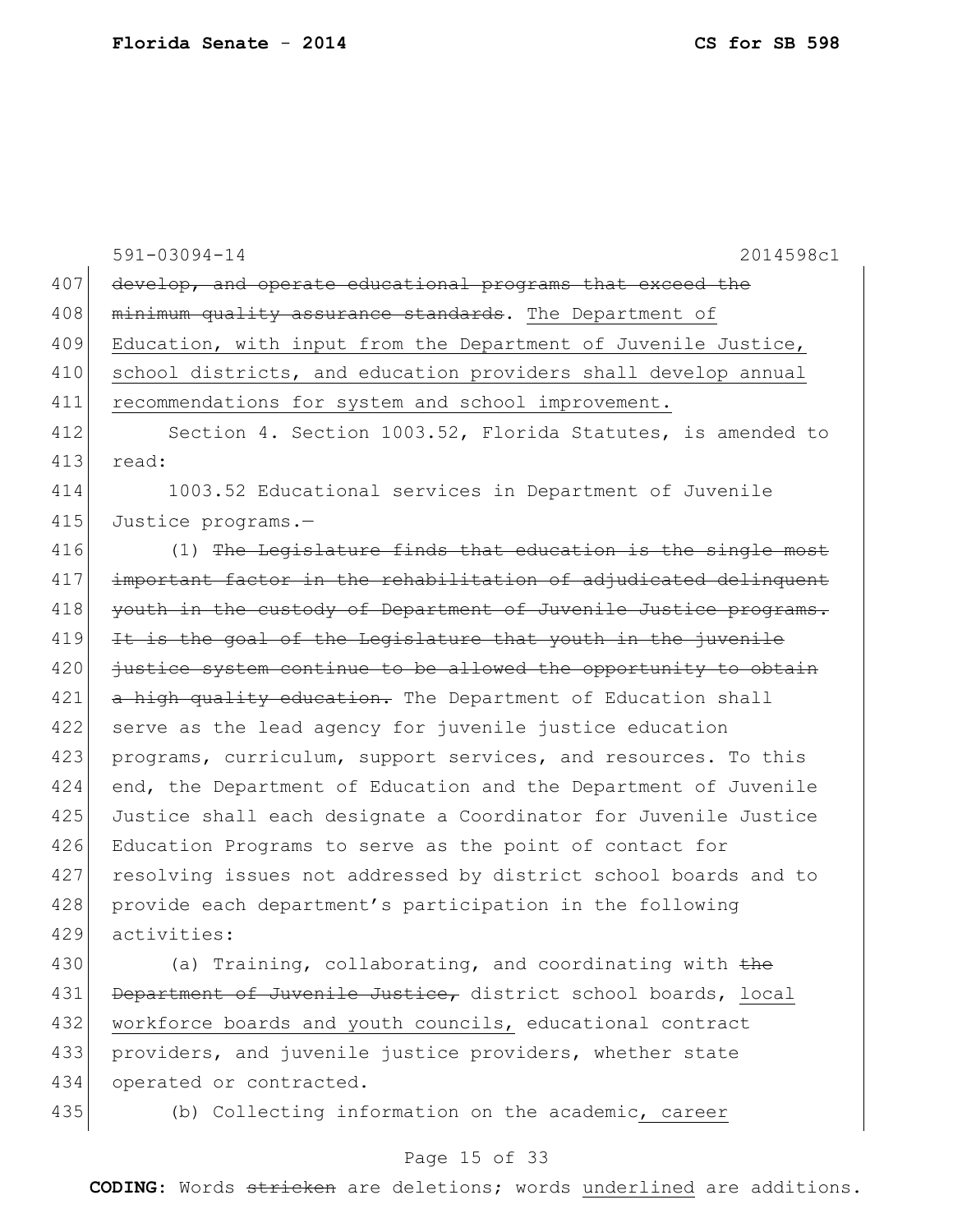446

591-03094-14 2014598c1 436 education, and transition performance of students in juvenile 437 justice programs and reporting on the results. 438 (c) Developing academic and career education protocols that 439 provide guidance to district school boards and juvenile justice 440 education providers in all aspects of education programming, 441 including records transfer and transition. 442 (d) Implementing a joint accountability, program 443 performance, and program improvement process Prescribing the 444 roles of program personnel and interdepartmental district school 445 board or provider collaboration strategies. 447 Annually, a cooperative agreement and plan for juvenile justice 448 education service enhancement shall be developed between the 449 Department of Juvenile Justice and the Department of Education

450 and submitted to the Secretary of Juvenile Justice and the 451 Commissioner of Education by June 30. The plan shall include, at 452 a minimum, each agency's role regarding educational program 453 accountability, technical assistance, training, and coordination 454 of services.

455 (2) Students participating in Department of Juvenile 456 Justice programs pursuant to chapter 985 which are sponsored by 457 a community-based agency or are operated or contracted for by 458 the Department of Juvenile Justice shall receive education 459 educational programs according to rules of the State Board of 460 Education. These students shall be eligible for services 461 afforded to students enrolled in programs pursuant to s. 1003.53 462 and all corresponding State Board of Education rules.

463 (3) The district school board of the county in which the 464 juvenile justice education prevention, day treatment,

### Page 16 of 33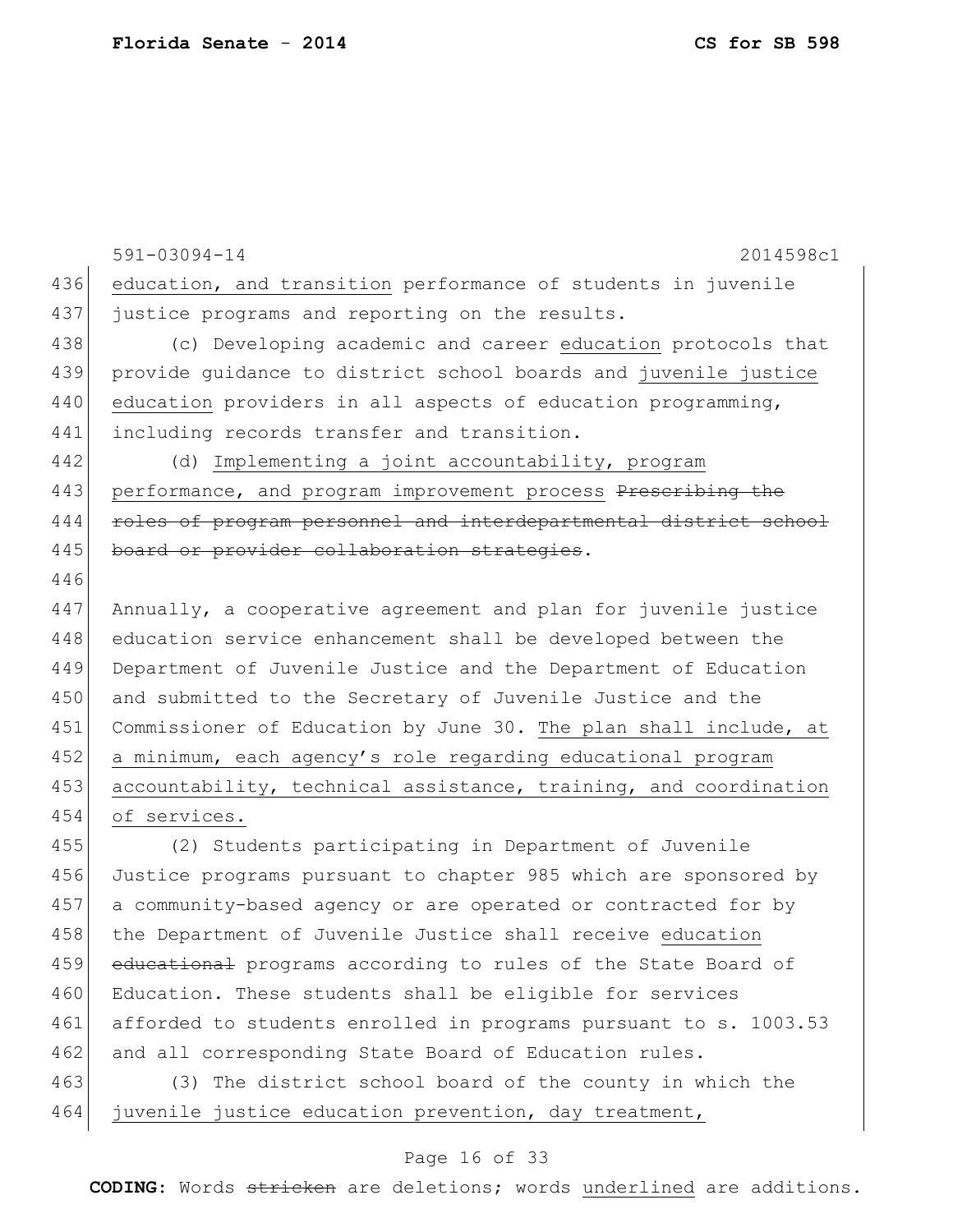```
591-03094-14 2014598c1
465 residential, or detention program residential or nonresidential
466 care facility or juvenile assessment facility is located shall
467 provide or contract for appropriate educational assessments and 
468 an appropriate program of instruction and special education
469 services.
470 (a) The district school board shall make provisions for 
471 each student to participate in basic, career education, and
472 exceptional student programs as appropriate. Students served in
473 Department of Juvenile Justice programs shall have access to the
```
474 appropriate courses and instruction to prepare them for the high 475 | school equivalency examination GED test. Students participating 476 in high school equivalency examination GED preparation programs 477 shall be funded at the basic program cost factor for Department 478 of Juvenile Justice programs in the Florida Education Finance 479 Program. Each program shall be conducted according to applicable 480 law providing for the operation of public schools and rules of 481 the State Board of Education. School districts shall provide the 482 high school equivalency examination GED exit option for all 483 juvenile justice programs.

484 (b) By October 1, 2004, The Department of Education, with 485 the assistance of the school districts and juvenile justice 486 education providers, shall select a common student assessment 487 instrument and protocol for measuring student learning gains and 488 student progression while a student is in a juvenile justice 489 education program. The Department of Education and Department of 490 Juvenile Justice shall jointly review the effectiveness of this 491 assessment and implement changes as necessary The assessment 492 instrument and protocol must be implemented in all juvenile 493 justice education programs in this state by January 1, 2005.

#### Page 17 of 33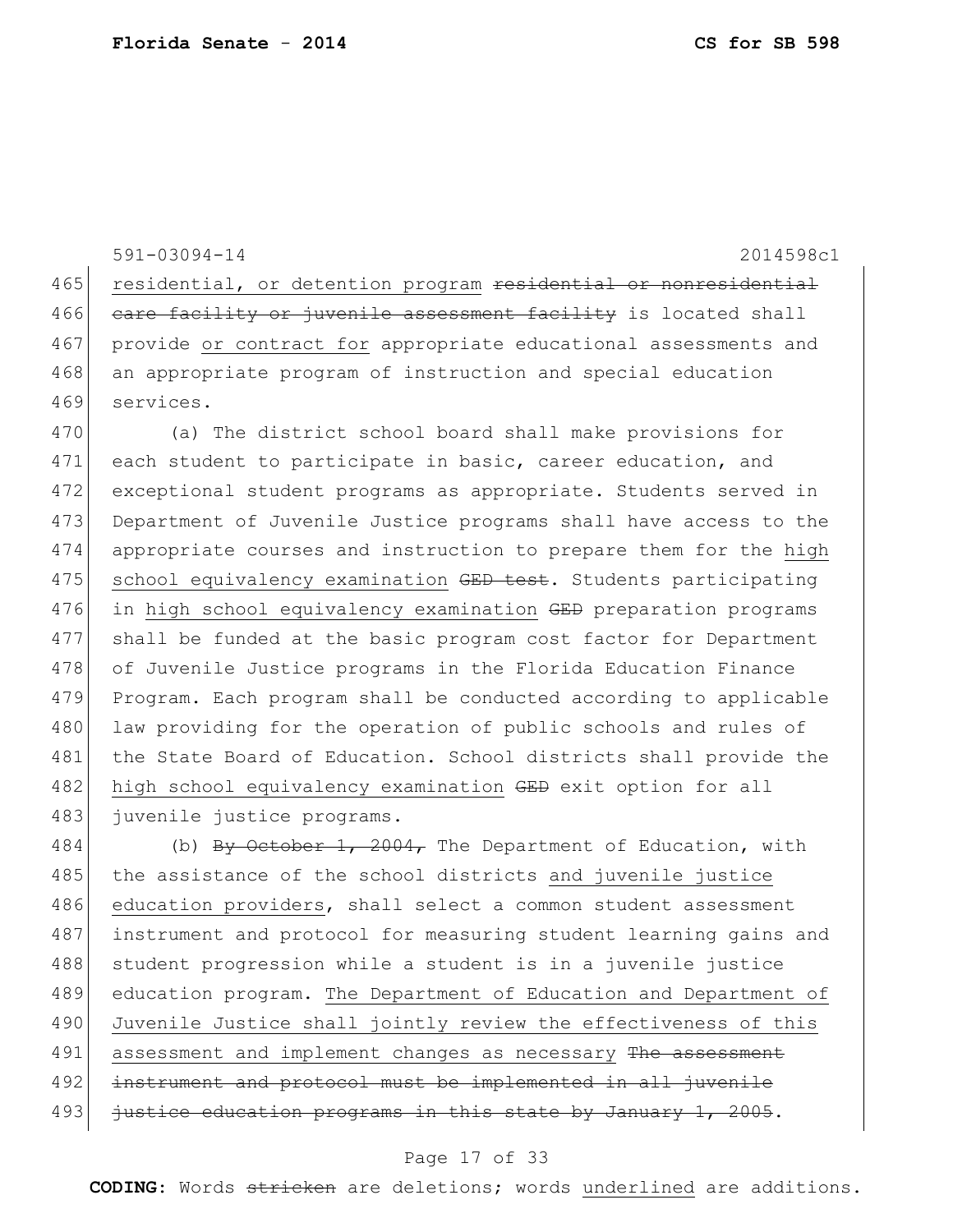|     | $591 - 03094 - 14$<br>2014598c1                                  |
|-----|------------------------------------------------------------------|
| 494 | (4) Educational services shall be provided at times of the       |
| 495 | day most appropriate for the juvenile justice program. School    |
| 496 | programming in juvenile justice detention, prevention, day       |
| 497 | treatment, and residential commitment, and rehabilitation        |
| 498 | programs shall be made available by the local school district    |
| 499 | during the juvenile justice school year, as provided defined in  |
| 500 | s. 1003.01(11). In addition, students in juvenile justice        |
| 501 | education programs shall have access to courses offered pursuant |
| 502 | to ss. 1002.37, 1002.45, and 1003.498 Florida Virtual School     |
| 503 | courses. The Department of Education and the school districts    |
| 504 | shall adopt policies necessary to provide ensure such access.    |
| 505 | (5) The educational program shall provide instruction based      |
| 506 | on each student's individualized transition plan, assessed       |
| 507 | educational needs, and the education programs available in the   |
| 508 | school district in which the student will return. Depending on   |
| 509 | the student's needs, educational programming may consist of      |
| 510 | remedial courses, consist of appropriate basic academic courses  |
| 511 | required for grade advancement, career education courses, high   |
| 512 | school equivalency examination preparation, or exceptional       |
| 513 | student education curricula and related services which support   |
| 514 | the transition treatment goals and reentry and which may lead to |
| 515 | completion of the requirements for receipt of a high school      |
| 516 | diploma or its equivalent. Prevention and day treatment juvenile |
| 517 | justice education programs, at a minimum, shall provide career   |
| 518 | readiness and exploration opportunities as well as truancy and   |
| 519 | dropout prevention intervention services. Residential juvenile   |
| 520 | justice education programs with a contracted minimum length of   |
| 521 | stay of 9 months shall provide career education courses that     |
| 522 | lead to preapprentice certifications, industry certifications,   |

# Page 18 of 33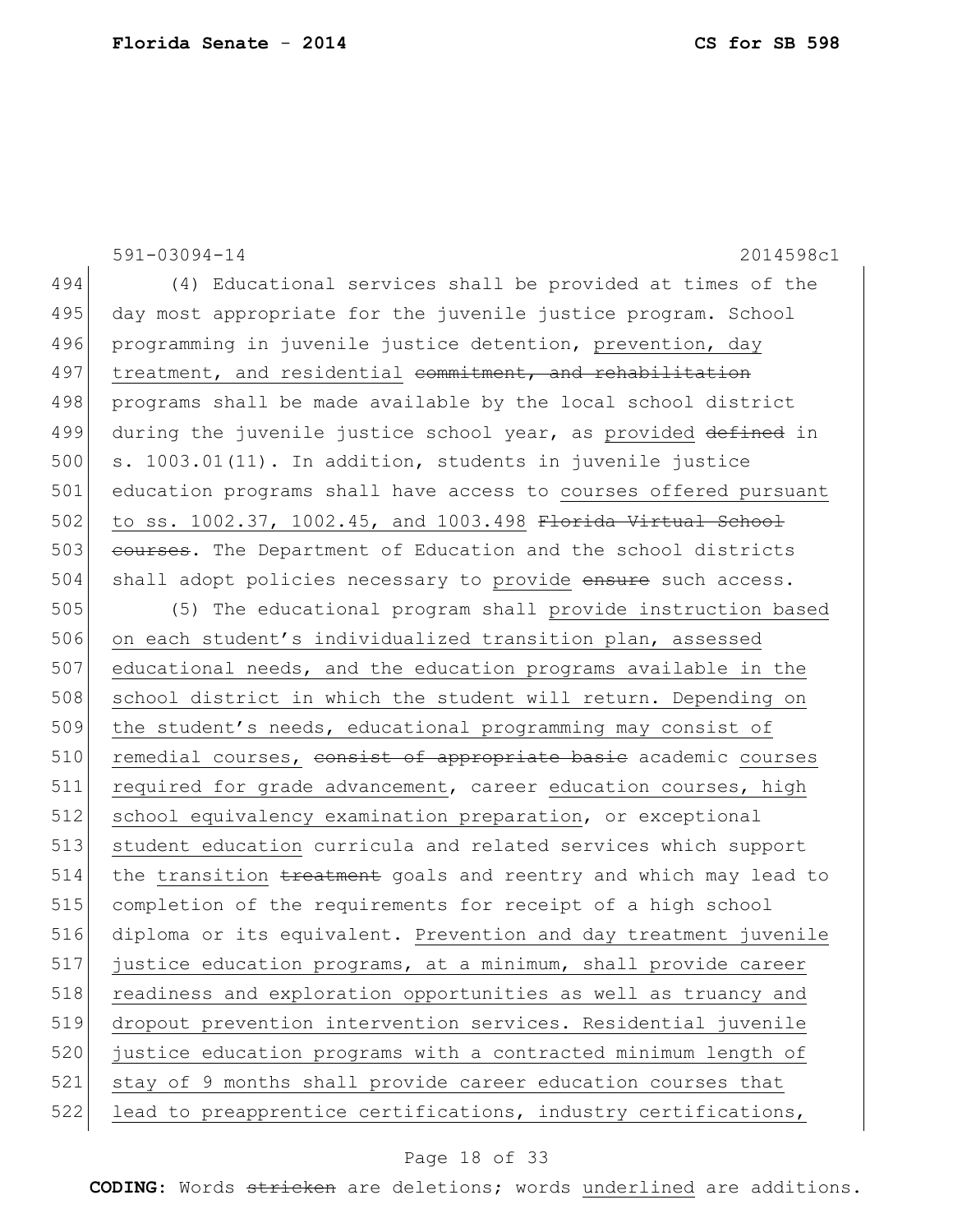591-03094-14 2014598c1 523 occupational completion points, or work-related certifications. 524 Residential programs with contracted lengths of stay of less 525 than 9 months may provide career education courses that lead to 526 preapprentice certifications, industry certifications, 527 occupational completion points, or work-related certifications. 528 If the duration of a program is less than 40 days, the 529 educational component may be limited to tutorial remediation 530 activities, and career employability skills instruction, 531 education counseling, and transition services that prepare 532 students for a return to school, the community, and their home 533 settings based on the students' needs.

534 (6) Participation in the program by students of compulsory 535 school-attendance age as provided for in s. 1003.21 shall be 536 mandatory. All students of noncompulsory school-attendance age 537 who have not received a high school diploma or its equivalent 538 shall participate in the educational program, unless the student 539 files a formal declaration of his or her intent to terminate 540 school enrollment as described in s. 1003.21 and is afforded the 541 opportunity to take the general educational development test and 542 attain a Florida high school diploma before prior to release 543 from a juvenile justice education program facility. A student 544 youth who has received a high school diploma or its equivalent 545 and is not employed shall participate in workforce development 546 or other career or technical education or Florida College System 547 institution or university courses while in the program, subject 548 to available funding.

549 (7) An individualized A progress monitoring plan shall be 550 developed for all students not classified as exceptional 551 education students upon entry in a juvenile justice education

### Page 19 of 33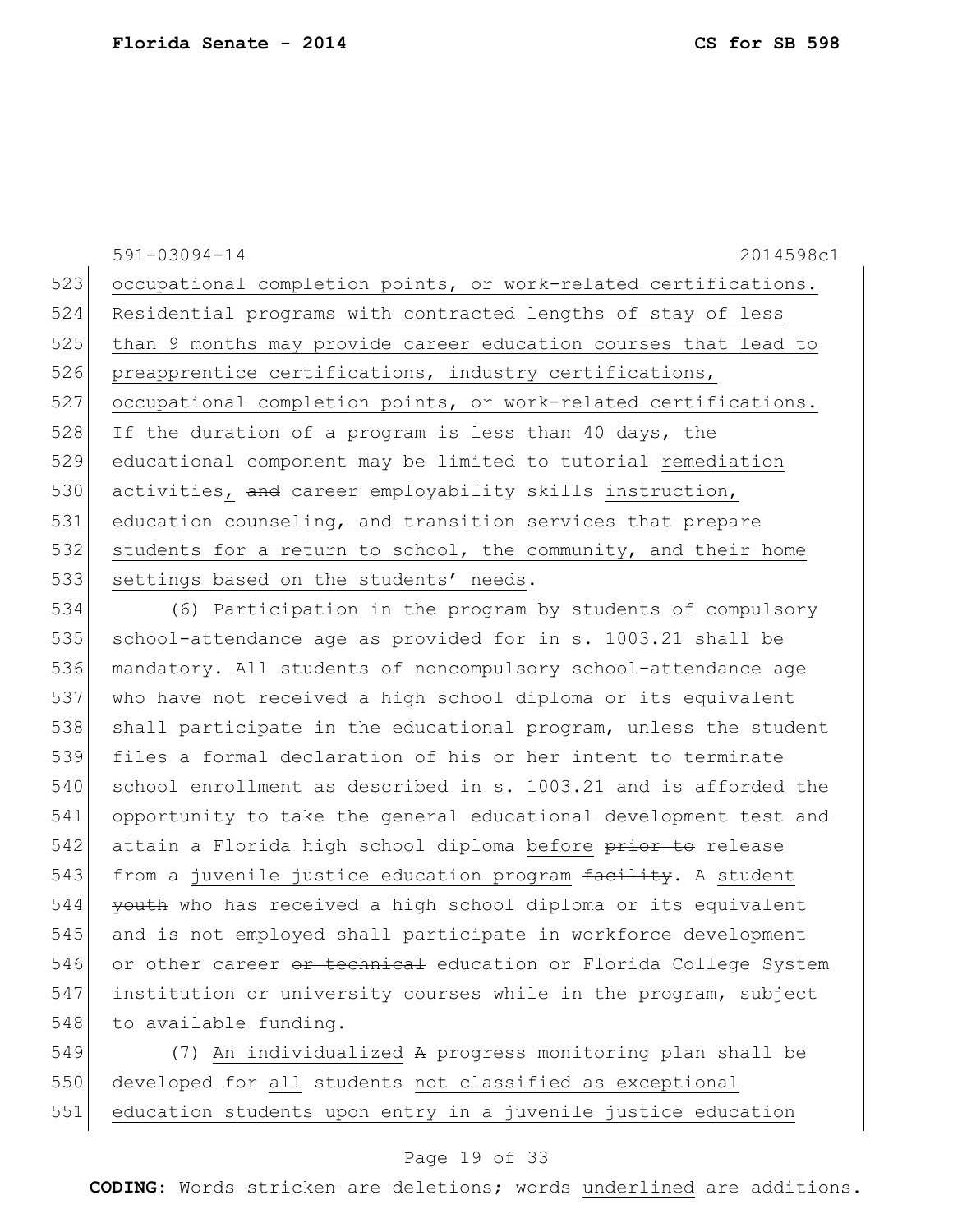591-03094-14 2014598c1 552 program and upon reentry in the school district who score below 553 the level specified in district school board policy in reading, 554 writing, and mathematics or below the level specified by the 555 Commissioner of Education on statewide assessments as required 556 by s. 1008.25. These plans shall address academic, literacy, and 557 career and technical  $\frac{1}{1}$  the skills and shall include provisions 558 for intensive remedial instruction in the areas of weakness. 559 (8) Each district school board shall maintain an academic 560 record for each student enrolled in a juvenile justice program 561 facility as prescribed by s. 1003.51. Such record shall 562 delineate each course completed by the student according to 563 procedures in the State Course Code Directory. The district 564 school board shall include a copy of a student's academic record 565 in the discharge packet when the student exits the program 566  $facility.$ 567 (9) Each The Department of Education shall ensure that all 568 district school board shall boards make provisions for high 569 school level students youth to earn credits toward high school 570 graduation while in residential and nonresidential juvenile 571 justice programs facilities. Provisions must be made for the 572 transfer of credits and partial credits earned. 573 (10) School districts and juvenile justice education 574 providers shall develop individualized transition plans during 575 the course of a student's stay in a juvenile justice education 576 program to coordinate academic, career and technical, and 577 secondary and postsecondary services that assist the student in 578 successful community reintegration upon release. Development of 579 the transition plan shall be a collaboration of the personnel in 580 the juvenile justice education program, reentry personnel,

### Page 20 of 33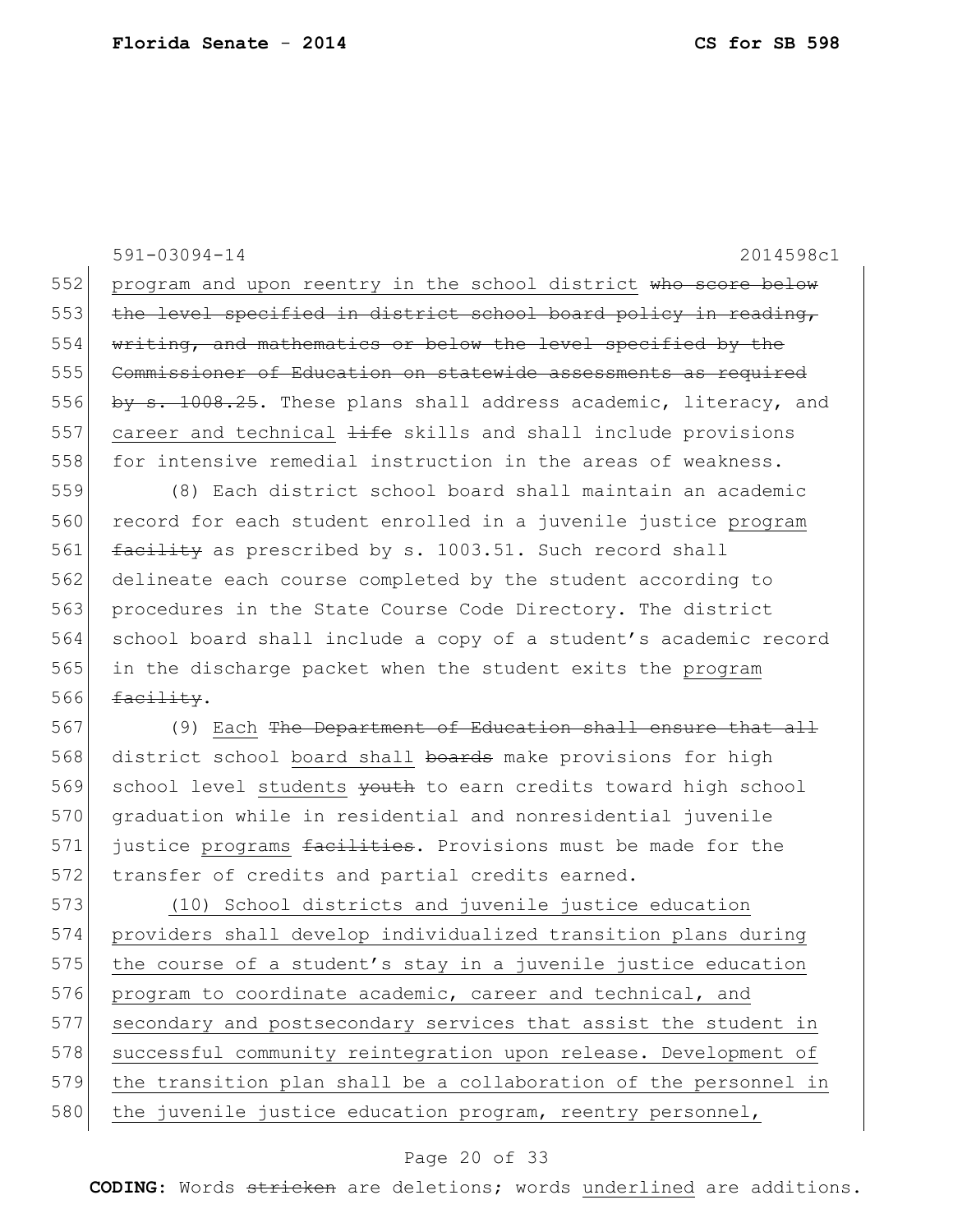591-03094-14 2014598c1 581 personnel from the school district where the student will 582 return, the student, the student's family, and Department of 583 Juvenile Justice personnel for committed students. 584 (a) Transition planning must begin upon a student's 585 placement in the program. The transition plan must include, at a 586 minimum: 587 1. Services and interventions that address the student's 588 assessed educational needs and postrelease education plans. 589 2. Services to be provided during the program stay and 590 services to be implemented upon release, including, but not 591 limited to, continuing education in secondary school, career and 592 technical programs, postsecondary education, or employment, 593 based on the student's needs. 594 3. Specific monitoring responsibilities to determine 595 whether the individualized transition plan is being implemented 596 and the student is provided access to support services that will 597 sustain the student's success by individuals who are responsible 598 for the reintegration and coordination of these activities. 599 (b) For the purpose of transition planning and reentry 600 services, representatives from the school district and the one 601 stop center where the student will return shall participate as 602 members of the local Department of Juvenile Justice reentry 603 teams. The school district, upon return of a student from a 604 juvenile justice education program, must consider the individual 605 needs and circumstances of the student and the transition plan 606 recommendations when reenrolling a student in a public school. A 607 local school district may not maintain a standardized policy for 608 all students returning from a juvenile justice program but place 609 students based on their needs and their performance in the

### Page 21 of 33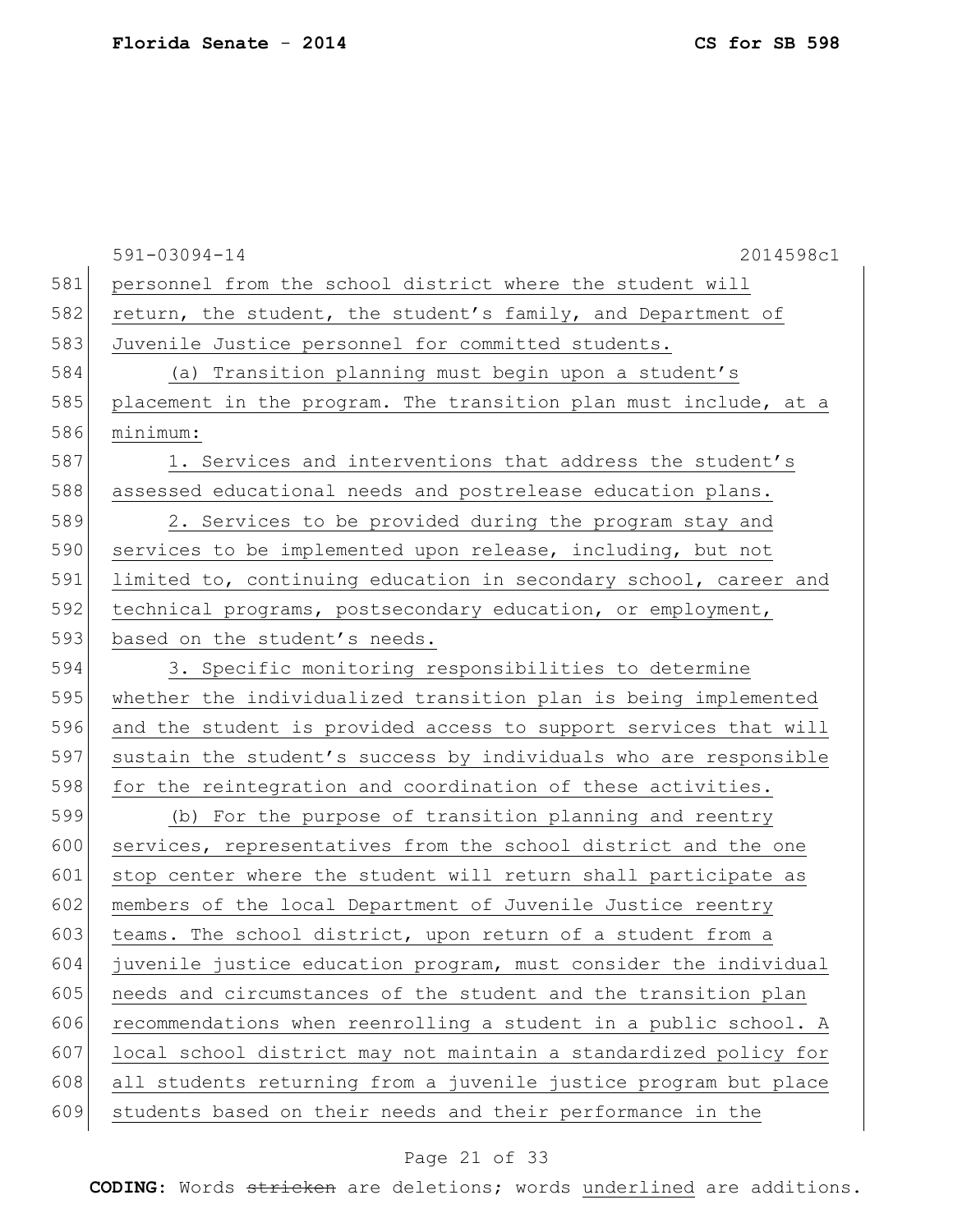591-03094-14 2014598c1 610 program. 611 (c) The Department of Education and the Department of 612 Juvenile Justice shall provide oversight and guidance to school 613 districts, education providers, and reentry personnel on how to 614 implement effective educational transition planning and 615 services. 616  $(11)$   $(10)$  The district school board shall recruit and train 617 teachers who are interested, qualified, or experienced in 618 educating students in juvenile justice programs. Students in 619 juvenile justice programs shall be provided a wide range of 620 education educational programs and opportunities including 621 textbooks, technology, instructional support, and  $\theta$ ther 622 resources commensurate with resources provided available to 623 students in public schools, including textbooks and access to 624 technology. If the district school board operates a juvenile 625 justice education program at a juvenile justice facility, the 626 district school board, in consultation with the director of the 627 juvenile justice facility, shall select the instructional 628 personnel assigned to that program. The Secretary of Juvenile 629 Justice or the director of a juvenile justice program may 630 request that the performance of a teacher assigned by the 631 district to a juvenile justice education program be reviewed by 632 the district and that the teacher be reassigned based upon an 633 evaluation conducted pursuant to s. 1012.34 or for inappropriate 634 behavior Teachers assigned to educational programs in juvenile  $635$  justice settings in which the district school board operates the 636 educational program shall be selected by the district school 637 board in consultation with the director of the juvenile justice 638 facility. Educational programs in Juvenile justice education

#### Page 22 of 33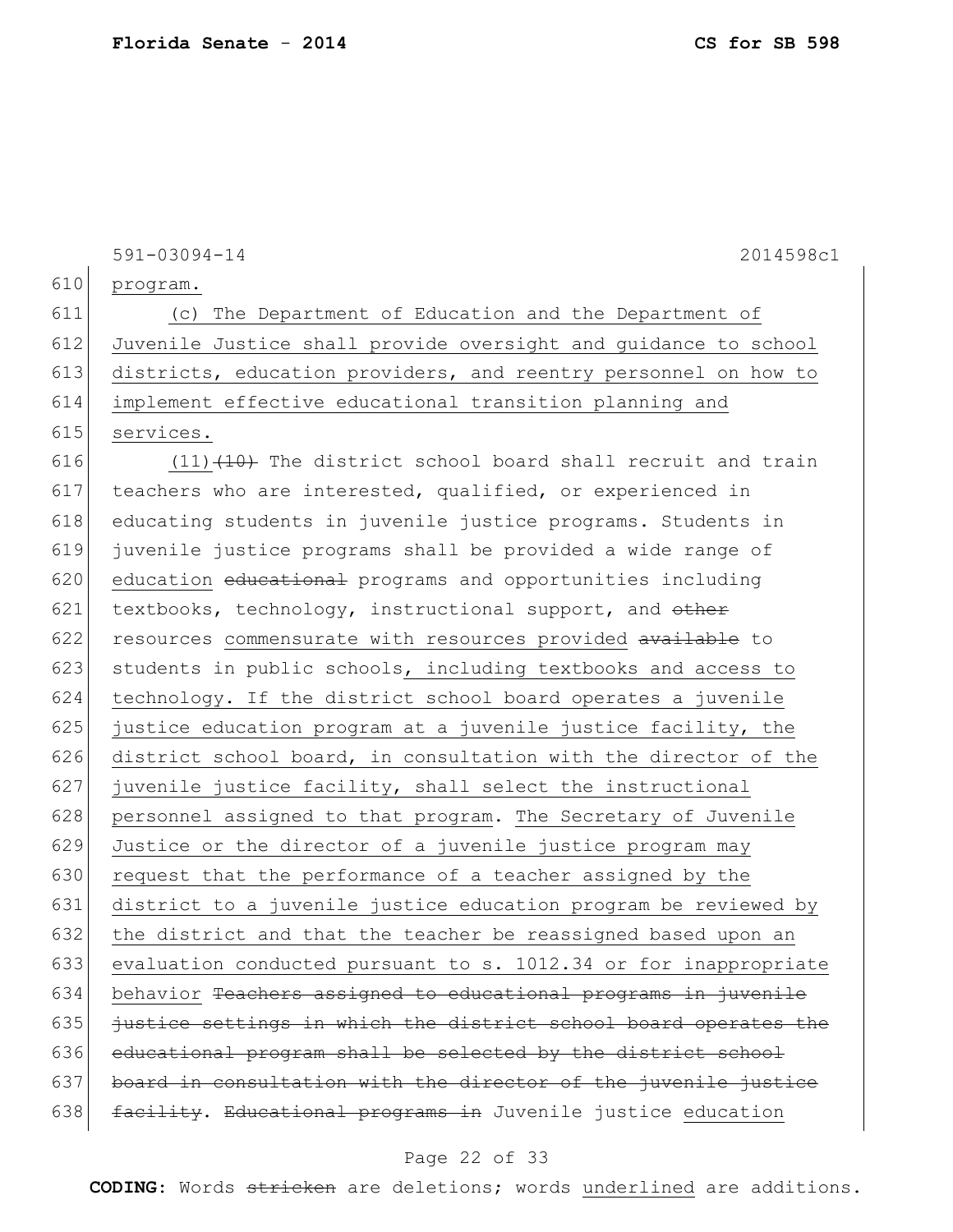591-03094-14 2014598c1 639 programs facilities shall have access to the substitute teacher  $640$  pool used utilized by the district school board.

641 (12) $(11)$  District school boards may contract with a private 642 provider for the provision of education educational programs to 643 students vouths placed with the Department of Juvenile Justice 644 and shall generate local, state, and federal funding, including 645 funding through the Florida Education Finance Program for such 646 students. The district school board's planning and budgeting 647 process shall include the needs of Department of Juvenile 648 Justice programs in the district school board's plan for 649 expenditures for state categorical and federal funds.

650 (13) $(12)$  (a) Funding for eligible students enrolled in 651 juvenile justice education programs shall be provided through 652 the Florida Education Finance Program as provided in s. 1011.62 653 and the General Appropriations Act. Funding shall include, at a 654 minimum:

655 1. Weighted program funding or the basic amount for current 656 operation multiplied by the district cost differential as 657 provided in s. 1011.62(1)(s) and  $(2)$ ;

658 2. The supplemental allocation for juvenile justice 659 education as provided in s. 1011.62(10);

660 3. A proportionate share of the district's exceptional 661 student education guaranteed allocation, the supplemental 662 academic instruction allocation, and the instructional materials 663 allocation;

664 4. An amount equivalent to the proportionate share of the 665 state average potential discretionary local effort for 666 operations, which shall be determined as follows:

667 a. If the district levies the maximum discretionary local

### Page 23 of 33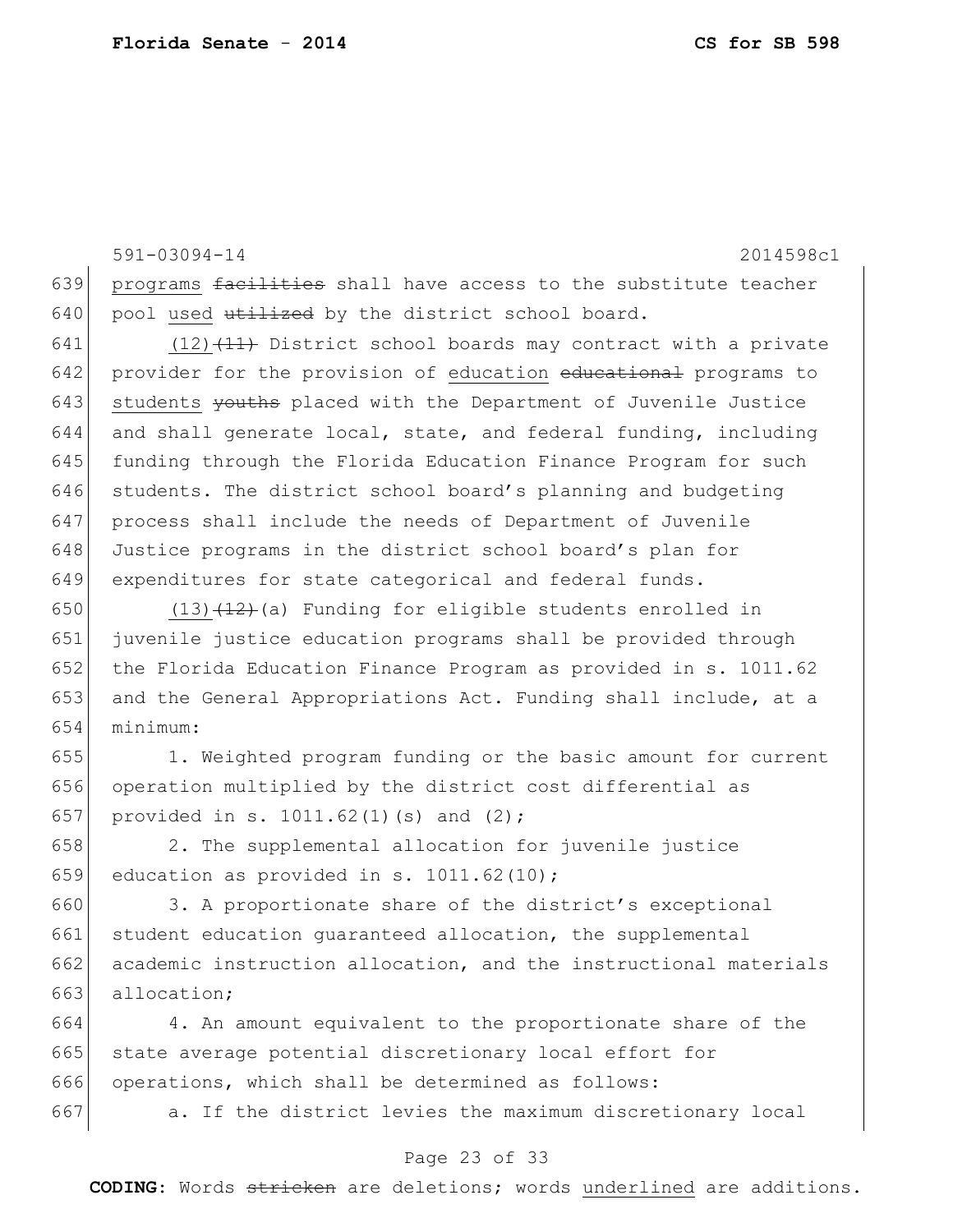|     | 2014598c1<br>$591 - 03094 - 14$                                  |
|-----|------------------------------------------------------------------|
| 668 | effort and the district's discretionary local effort per FTE is  |
| 669 | less than the state average potential discretionary local effort |
| 670 | per FTE, the proportionate share shall include both the          |
| 671 | discretionary local effort and the compression supplement per    |
| 672 | FTE. If the district's discretionary local effort per FTE is     |
| 673 | greater than the state average per FTE, the proportionate share  |
| 674 | shall be equal to the state average; or                          |
| 675 | b. If the district does not levy the maximum discretionary       |
| 676 | local effort and the district's actual discretionary local       |
| 677 | effort per FTE is less than the state average potential          |
| 678 | discretionary local effort per FTE, the proportionate share      |
| 679 | shall be equal to the district's actual discretionary local      |
| 680 | effort per FTE. If the district's actual discretionary local     |
| 681 | effort per FTE is greater than the state average per FTE, the    |
| 682 | proportionate share shall be equal to the state average          |
| 683 | potential local effort per FTE; and                              |
| 684 | 5. A proportionate share of the district's proration to          |
| 685 | funds available, if necessary.                                   |
| 686 | (b) Juvenile justice education educational programs to           |
| 687 | receive the appropriate FEFP funding for Department of Juvenile  |
| 688 | Justice programs shall include those operated through a contract |
| 689 | with the Department of Juvenile Justice and which are under      |
| 690 | purview of the Department of Juvenile Justice quality assurance  |
| 691 | standards for education.                                         |
| 692 | (c) Consistent with the rules of the State Board of              |
| 693 | Education, district school boards are required to request an     |
| 694 | alternative FTE survey for Department of Juvenile Justice        |

- 695 programs experiencing fluctuations in student enrollment.
- 

(d) FTE count periods shall be prescribed in rules of the

### Page 24 of 33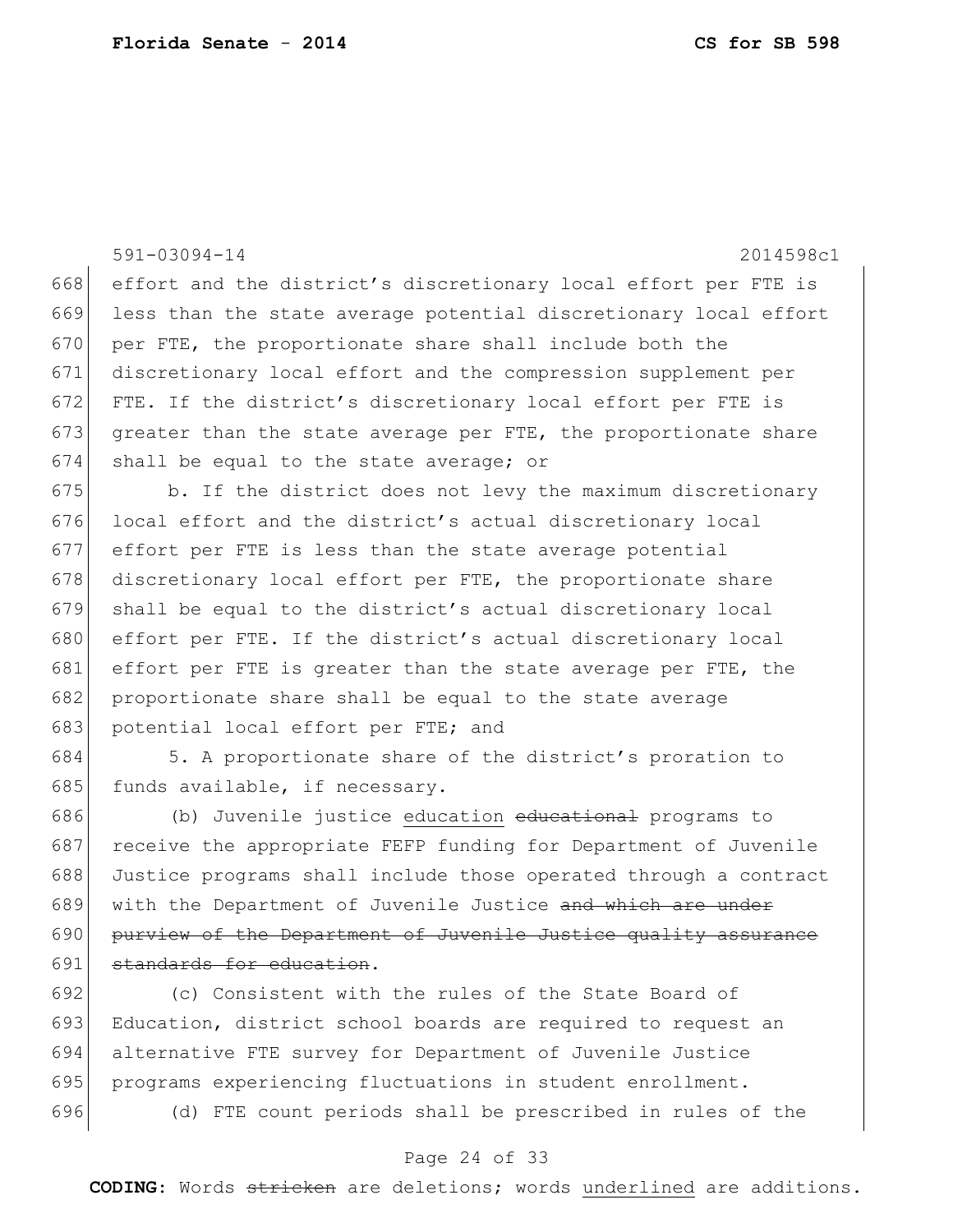|     | $591 - 03094 - 14$<br>2014598c1                                  |
|-----|------------------------------------------------------------------|
| 697 | State Board of Education and shall be the same for programs of   |
| 698 | the Department of Juvenile Justice as for other public school    |
| 699 | programs. The summer school period for students in Department of |
| 700 | Juvenile Justice programs shall begin on the day immediately     |
| 701 | following the end of the regular school year and end on the day  |
| 702 | immediately preceding the subsequent regular school year.        |
| 703 | Students shall be funded for no more than 25 hours per week of   |
| 704 | direct instruction.                                              |
| 705 | (e) Each juvenile justice education program must receive         |
| 706 | all federal funds for which the program is eligible.             |
| 707 | $(14)$ $(13)$ Each district school board shall negotiate a       |
| 708 | cooperative agreement with the Department of Juvenile Justice on |
| 709 | the delivery of educational services to students youths under    |
| 710 | the jurisdiction of the Department of Juvenile Justice. Such     |
| 711 | agreement must include, but is not limited to:                   |
| 712 | (a) Roles and responsibilities of each agency, including         |
| 713 | the roles and responsibilities of contract providers.            |
| 714 | (b) Administrative issues including procedures for sharing       |
| 715 | information.                                                     |
| 716 | (c) Allocation of resources including maximization of            |
| 717 | local, state, and federal funding.                               |
| 718 | (d) Procedures for educational evaluation for educational        |
| 719 | exceptionalities and special needs.                              |
| 720 | (e) Curriculum and delivery of instruction.                      |
| 721 | (f) Classroom management procedures and attendance               |
| 722 | policies.                                                        |
| 723 | (g) Procedures for provision of qualified instructional          |
| 724 | personnel, whether supplied by the district school board or      |
| 725 | provided under contract by the provider, and for performance of  |
|     | Page 25 of 33                                                    |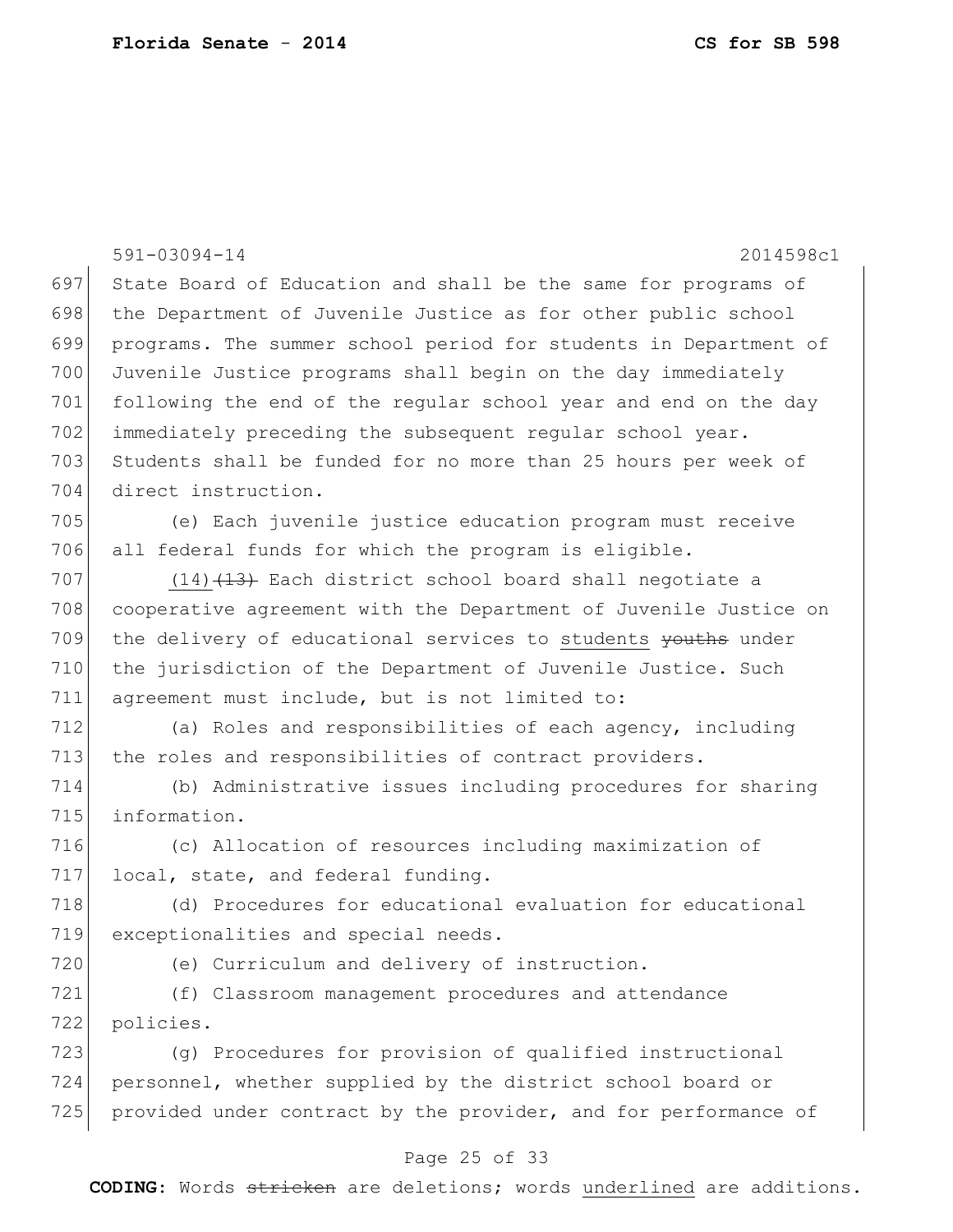|     | 591-03094-14<br>2014598c1                                        |
|-----|------------------------------------------------------------------|
| 726 | duties while in a juvenile justice setting.                      |
| 727 | (h) Provisions for improving skills in teaching and working      |
| 728 | with students referred to juvenile justice programs delinquents. |
| 729 | (i) Transition plans for students moving into and out of         |
| 730 | juvenile programs facilities.                                    |
| 731 | (j) Procedures and timelines for the timely documentation        |
| 732 | of credits earned and transfer of student records.               |
| 733 | (k) Methods and procedures for dispute resolution.               |
| 734 | (1) Provisions for ensuring the safety of education              |
| 735 | personnel and support for the agreed-upon education program.     |
| 736 | (m) Strategies for correcting any deficiencies found             |
| 737 | through the accountability and evaluation system and student     |
| 738 | performance measures quality assurance process.                  |
| 739 | $(15)$ $(14)$ Nothing in this section or in a cooperative        |
| 740 | agreement requires shall be construed to require the district    |
| 741 | school board to provide more services than can be supported by   |
| 742 | the funds generated by students in the juvenile justice          |
| 743 | programs.                                                        |
| 744 | $(16)$ $(15)$ $(a)$ The Department of Education, in consultation |
| 745 | with the Department of Juvenile Justice, district school boards, |
| 746 | and providers, shall adopt rules establishing: establish         |
| 747 | (a) Objective and measurable student performance measures        |
| 748 | to evaluate a student's educational progress while participating |
| 749 | in a prevention, day treatment, or residential program. The      |
| 750 | student performance measures must be based on appropriate        |
| 751 | outcomes for all students in juvenile justice education          |
| 752 | programs, taking into consideration the student's length of stay |
| 753 | in the program. Performance measures shall include outcomes that |
| 754 | relate to student achievement of career education goals,         |
|     | Page 26 of 33                                                    |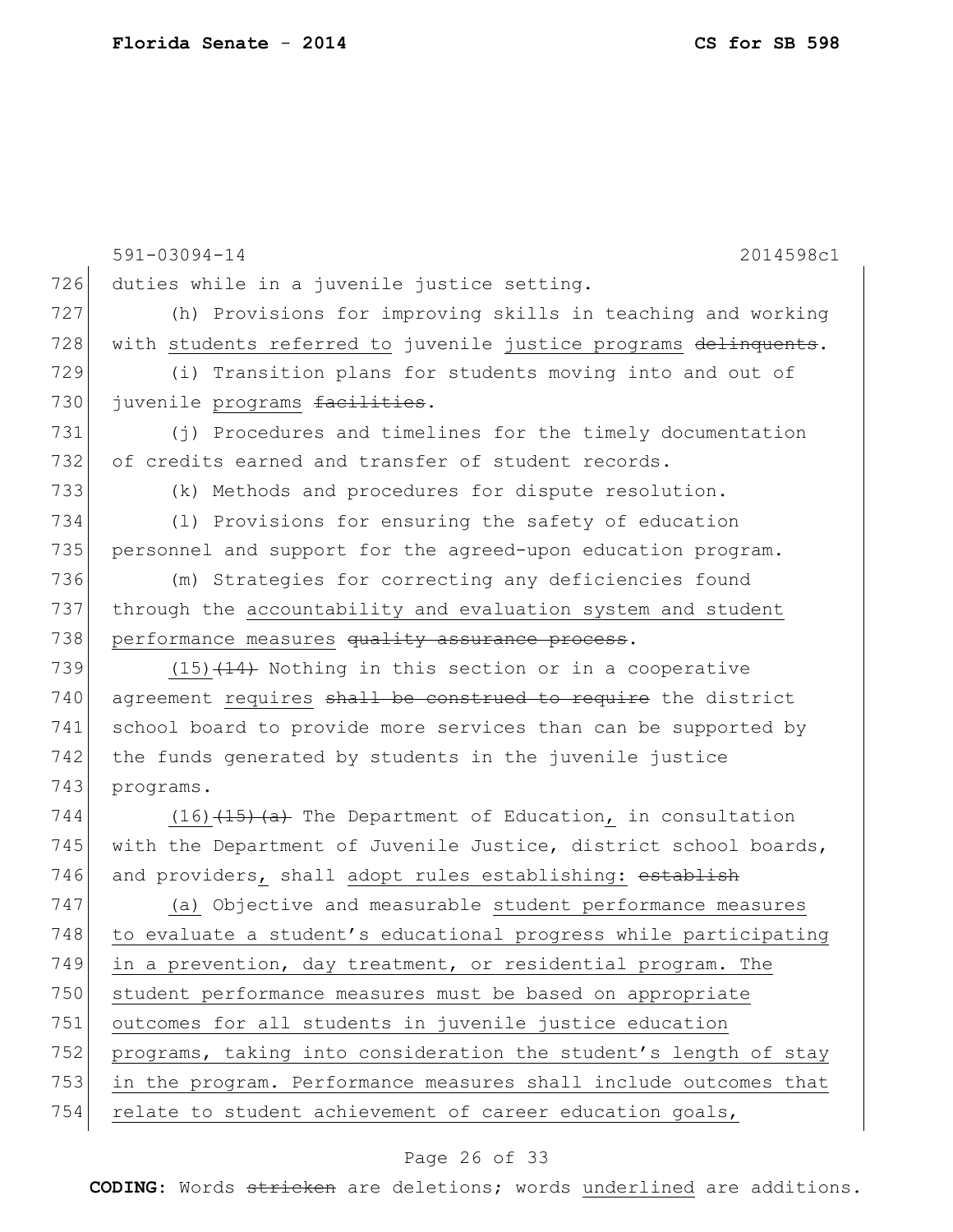|     | $591 - 03094 - 14$<br>2014598c1                                    |
|-----|--------------------------------------------------------------------|
| 755 | acquisition of employability skills, receipt of a high school      |
| 756 | diploma, and grade advancement.                                    |
| 757 | (b) A performance rating system to be used by the                  |
| 758 | Department of Education to evaluate quality assurance standards    |
| 759 | for the delivery of educational services within each of the        |
| 760 | juvenile justice programs. The performance rating shall be         |
| 761 | primarily based on data regarding student performance as           |
| 762 | described in paragraph (a) <del>component of residential and</del> |
| 763 | nonresidential juvenile justice facilities.                        |
| 764 | (c) The timeframes, procedures, and resources to be used to        |
| 765 | improve a low-rated educational program or to terminate or         |
| 766 | reassign the program These standards shall rate the district       |
| 767 | school board's performance both as a provider and contractor.      |
| 768 | The quality assurance rating for the educational component shall   |
| 769 | be disaggregated from the overall quality assurance score and      |
| 770 | reported separately.                                               |
| 771 | (d) $(b)$ The Department of Education, in partnership with the     |
| 772 | Department of Juvenile Justice, shall develop a comprehensive      |
| 773 | accountability and program improvement quality assurance review    |
| 774 | process. The accountability and program improvement process        |
| 775 | shall be based on student performance measures by type of          |
| 776 | program and shall rate education program performance. The          |
| 777 | accountability system shall identify and recognize high-           |
| 778 | performing education programs. The Department of Education, in     |
| 779 | partnership with the Department of Juvenile Justice, shall         |
| 780 | identify low-performing programs. Low-performing education         |
| 781 | programs shall receive an onsite program evaluation from the       |
| 782 | Department of Juvenile Justice. School improvement, technical      |
| 783 | assistance, or the reassignment of the program shall be based,     |

# Page 27 of 33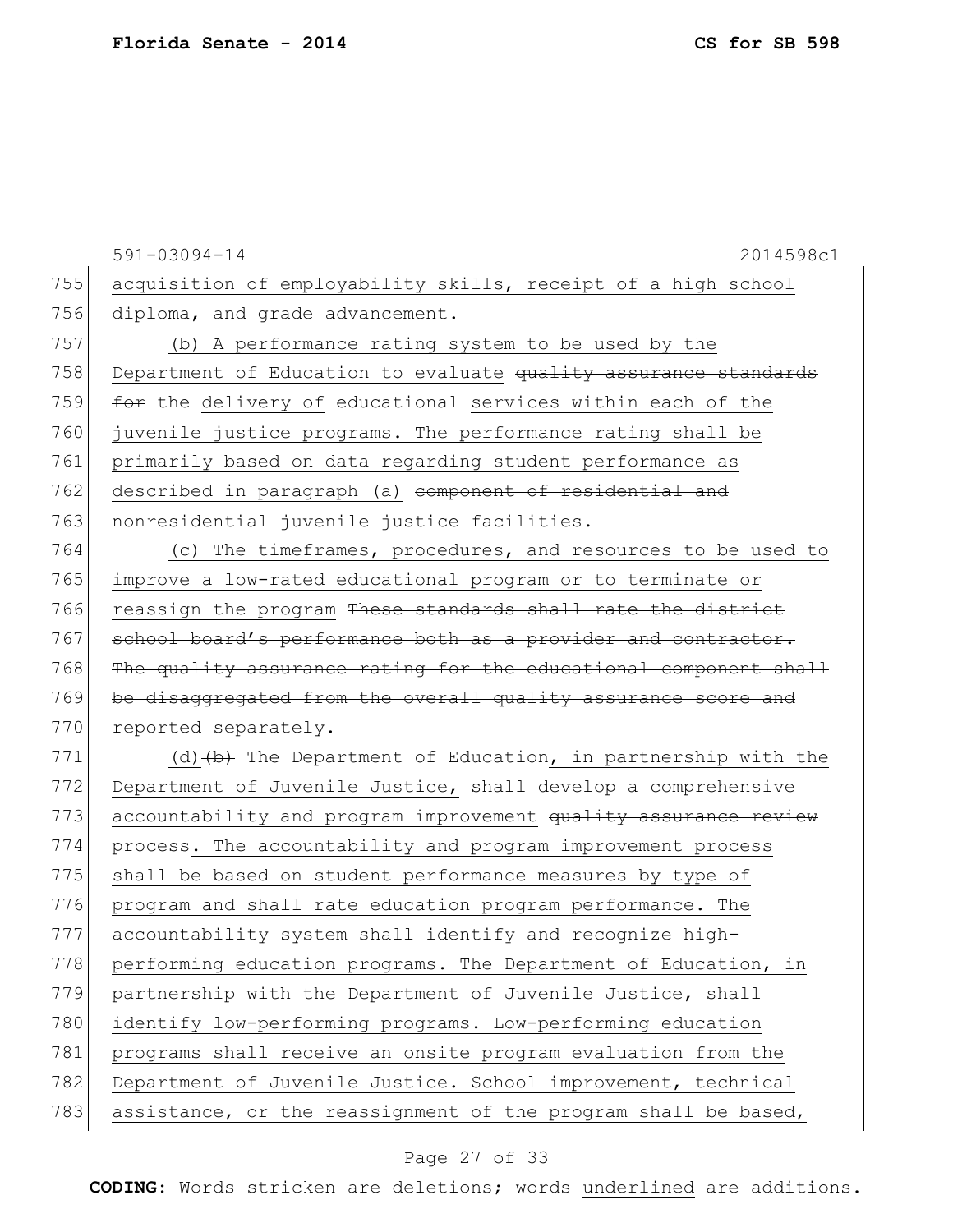|     | $591 - 03094 - 14$<br>2014598c1                                      |
|-----|----------------------------------------------------------------------|
| 784 | in part, on the results of the program evaluation. Through a         |
| 785 | corrective action process, low-performing programs must              |
| 786 | demonstrate improvement or reassign the program and schedule for     |
| 787 | the evaluation of the educational component in juvenile justice      |
| 788 | programs. The Department of Juvenile Justice quality assurance       |
| 789 | site visit and the education quality assurance site visit shall      |
| 790 | be conducted during the same visit.                                  |
| 791 | (e) The Department of Education, in consultation with                |
| 792 | district school boards and providers, shall establish minimum        |
| 793 | thresholds for the standards and key indicators for educational      |
| 794 | programs in juvenile justice facilities. If a district school        |
| 795 | board fails to meet the established minimum standards, it will       |
| 796 | be given 6 months to achieve compliance with the standards. If       |
| 797 | after 6 months, the district school board's performance is still     |
| 798 | below minimum standards, the Department of Education shall           |
| 799 | exercise sanctions as prescribed by rules adopted by the State       |
| 800 | Board of Education. If a provider, under contract with the           |
| 801 | district school board, fails to meet minimum standards, such         |
| 802 | failure shall cause the district school board to cancel the          |
| 803 | provider's contract unless the provider achieves compliance          |
| 804 | within 6 months or unless there are documented extenuating           |
| 805 | circumstances.                                                       |
| 806 | $(d)$ The requirements in paragraphs $(a)$ , $(b)$ , and $(c)$ shall |
| 807 | be implemented to the extent that funds are available.               |
| 808 | (17) The department, in collaboration with the Department            |
| 809 | of Juvenile Justice, shall collect data and report on                |
| 810 | commitment, day treatment, prevention, and detention programs.       |
| 811 | The report shall be submitted to the President of the Senate,        |
| 812 | the Speaker of the House of Representatives, and the Governor by     |

# Page 28 of 33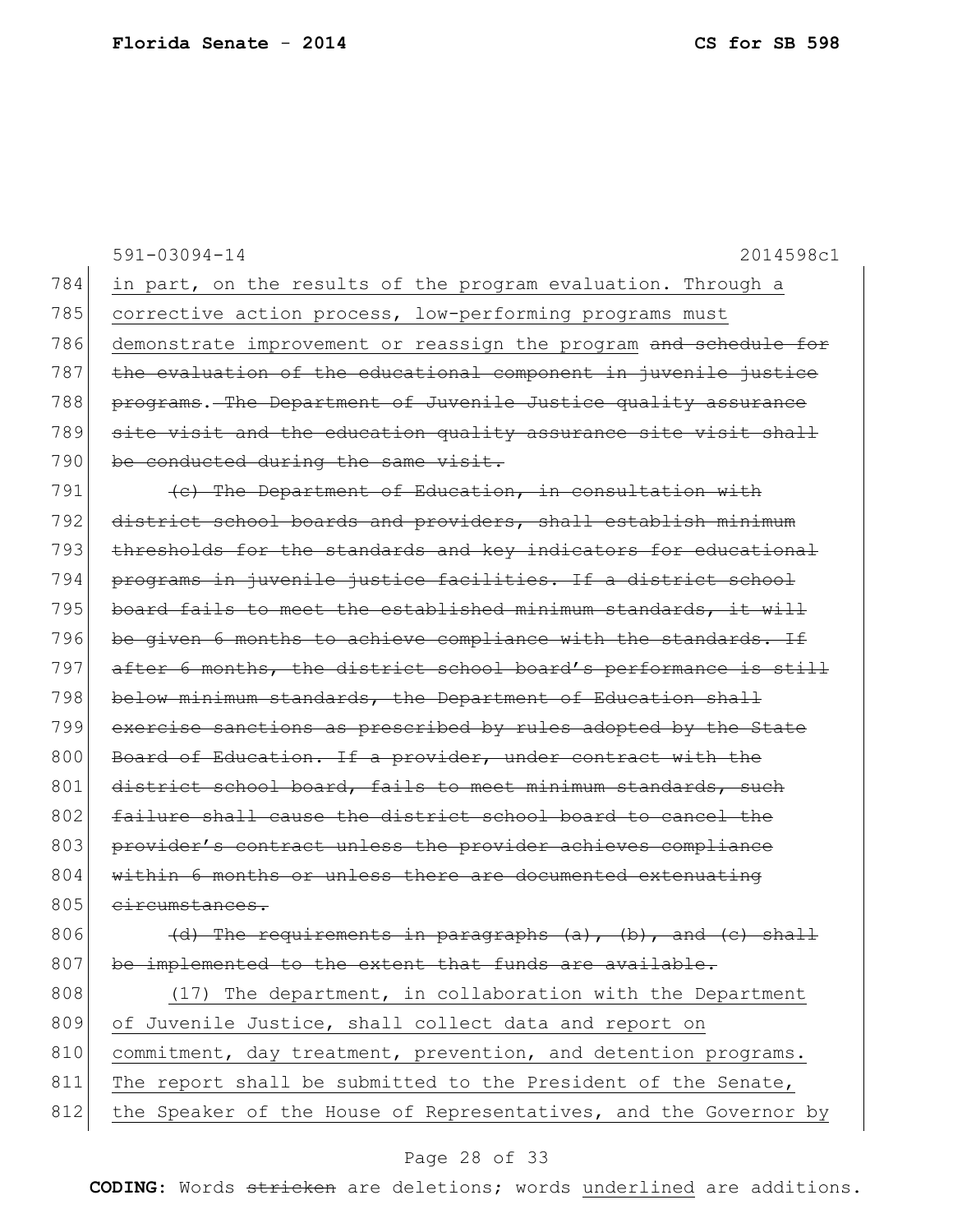|     | 591-03094-14<br>2014598c1                                        |
|-----|------------------------------------------------------------------|
| 813 | February 1 of each year. The report must include, at a minimum:  |
| 814 | (a) The number and percentage of students who:                   |
| 815 | 1. Return to an alternative school, middle school, or high       |
| 816 | school upon release and the attendance rate of such students     |
| 817 | before and after participation in juvenile justice education     |
| 818 | programs.                                                        |
| 819 | 2. Receive a standard high school diploma or a high school       |
| 820 | equivalency diploma.                                             |
| 821 | 3. Receive industry certification.                               |
| 822 | 4. Receive occupational completion points.                       |
| 823 | 5. Enroll in a postsecondary educational institution.            |
| 824 | 6. Complete a juvenile justice education program without         |
| 825 | reoffending.                                                     |
| 826 | 7. Reoffend within 1 year after completion of a day              |
| 827 | treatment or residential commitment program.                     |
| 828 | 8. Remain employed 1 year after completion of a day              |
| 829 | treatment or residential commitment program.                     |
| 830 | 9. Demonstrate learning gains pursuant to paragraph (3) (b).     |
| 831 | (b) The following cost data for each juvenile justice            |
| 832 | education program:                                               |
| 833 | 1. The amount of funding provided by district school boards      |
| 834 | to juvenile justice programs and the amount retained for         |
| 835 | administration, including documenting the purposes of such       |
| 836 | expenses.                                                        |
| 837 | 2. The status of the development of cooperative agreements.      |
| 838 | 3. Recommendations for system improvement.                       |
| 839 | 4. Information on the identification of, and services            |
| 840 | provided to, exceptional students, to determine whether these    |
| 841 | students are properly reported for funding and are appropriately |

# Page 29 of 33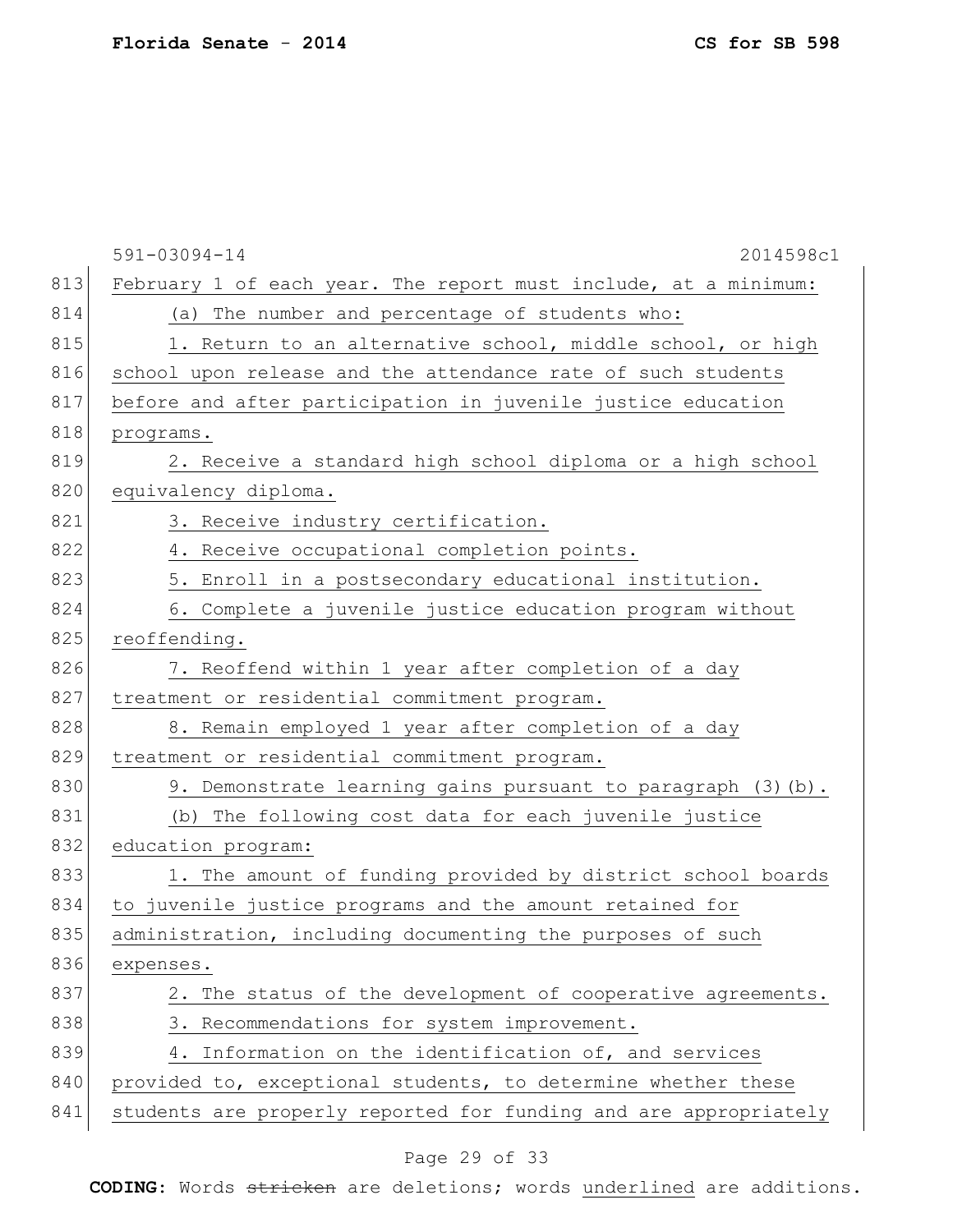591-03094-14 2014598c1

842 served.

843 (18) $(16)$  The district school board shall not be charged any 844 rent, maintenance, utilities, or overhead on such facilities. 845 Maintenance, repairs, and remodeling of existing facilities 846 shall be provided by the Department of Juvenile Justice.

 $847$  (19)  $\left(17\right)$  When additional facilities are required, the 848 district school board and the Department of Juvenile Justice 849 shall agree on the appropriate site based on the instructional 850 needs of the students. When the most appropriate site for 851 instruction is on district school board property, a special 852 capital outlay request shall be made by the commissioner in 853 accordance with s. 1013.60. When the most appropriate site is on 854 state property, state capital outlay funds shall be requested by 855 the Department of Juvenile Justice provided by s. 216.043 and 856 shall be submitted as specified by s. 216.023. Any instructional 857 facility to be built on state property shall have educational 858 specifications jointly developed by the district school board 859 and the Department of Juvenile Justice and approved by the 860 Department of Education. The size of space and occupant design 861 capacity criteria as provided by State Board of Education rules 862 shall be used for remodeling or new construction whether 863 facilities are provided on state property or district school 864 board property.

865 (20) $(18)$  The parent of an exceptional student shall have 866 the due process rights provided for in this chapter.

867 (19) The Department of Education and the Department of 868 Juvenile Justice, after consultation with and assistance from 869 local providers and district school boards, shall report 870 annually to the Legislature by February 1 on the progress toward

### Page 30 of 33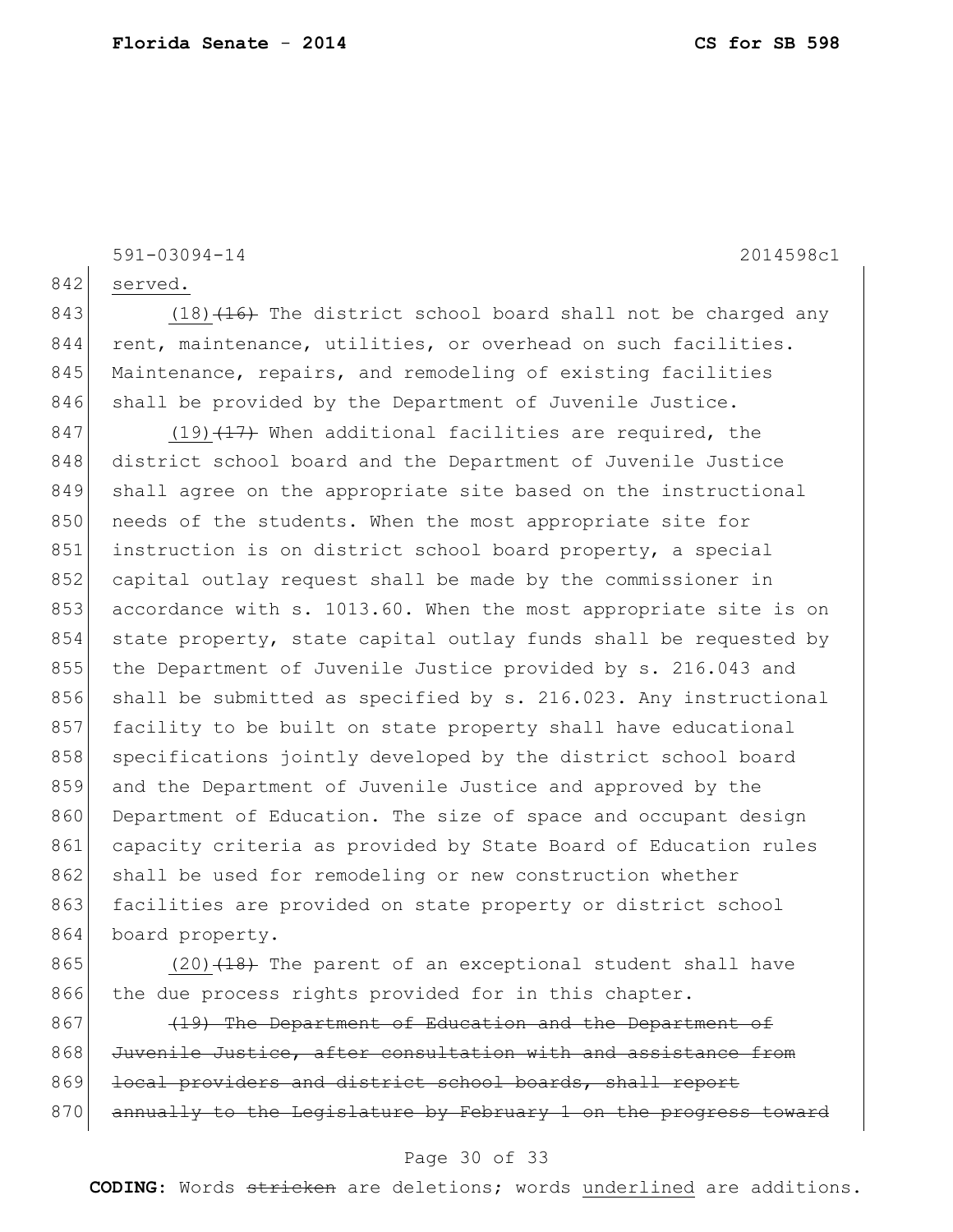591-03094-14 2014598c1 871 developing effective educational programs for juvenile 872 delinquents, including the amount of funding provided by 873 district school boards to juvenile justice programs, the amount 874 retained for administration including documenting the purposes 875 for such expenses, the status of the development of cooperative 876 agreements, the results of the quality assurance reviews 877 including recommendations for system improvement, and 878 information on the identification of, and services provided to, 879 exceptional students in juvenile justice commitment facilities 880 to determine whether these students are properly reported for 881 funding and are appropriately served. 882 (21) $(21)$  The education educational programs at the Arthur

883 Dozier School for Boys in Jackson County and the Florida School 884 for Boys in Okeechobee shall be operated by the Department of 885 Education, either directly or through grants or contractual 886 agreements with other public or duly accredited education 887 agencies approved by the Department of Education.

888 (22)  $(21)$  The State Board of Education shall may adopt any 889 rules necessary to implement the provisions of this section, 890 including uniform curriculum, funding, and second chance 891 schools. Such rules must require the minimum amount of paperwork 892 and reporting.

893 (23) $(23)$  The Department of Juvenile Justice and the 894 Department of Education, in consultation with Workforce Florida, 895 Inc., the statewide Workforce Development Youth Council, 896 district school boards, Florida College System institutions, 897 providers, and others, shall jointly develop a multiagency plan 898 for career education which describes the funding, curriculum, 899 transfer of credits, goals, and outcome measures for career

### Page 31 of 33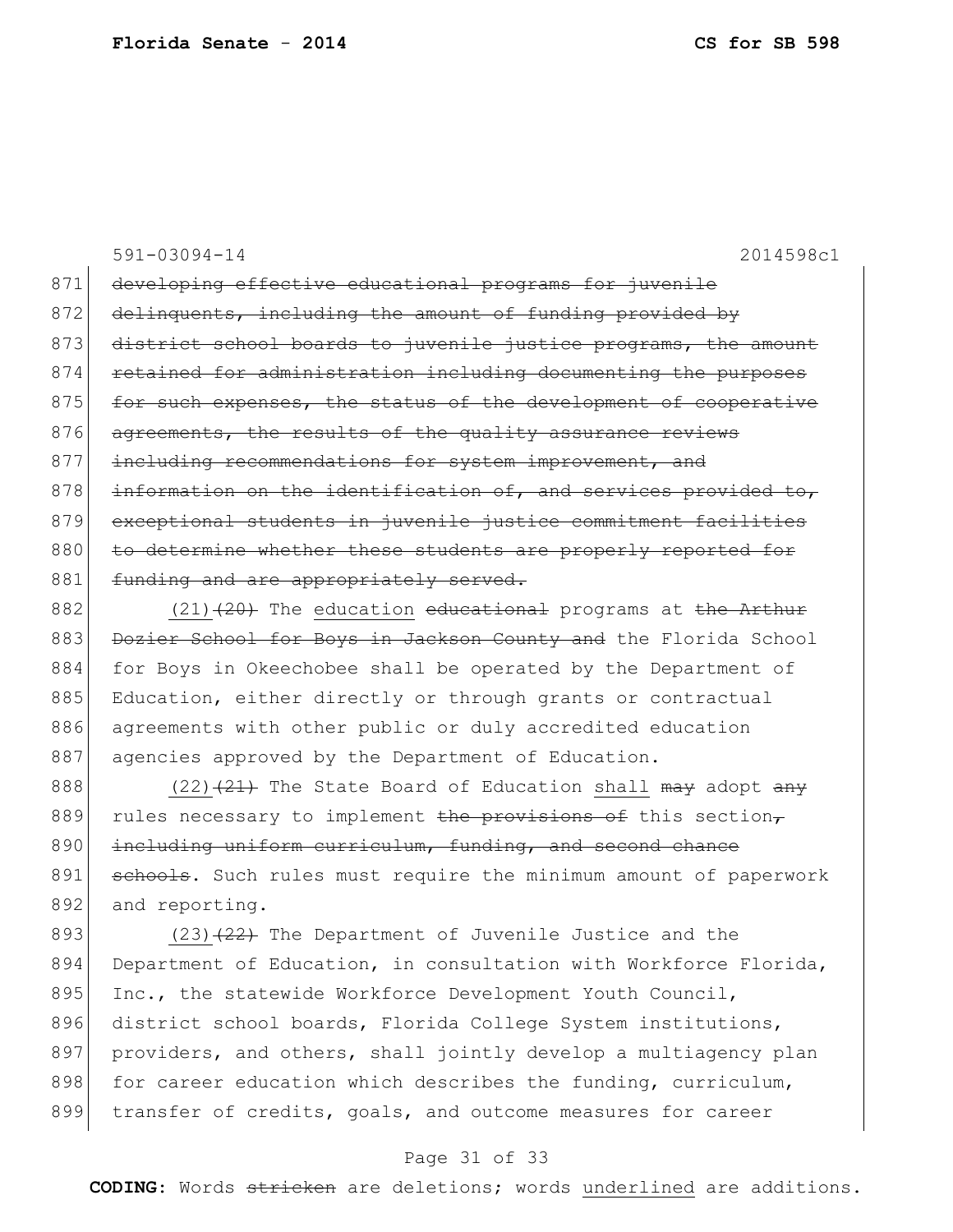```
591-03094-14 2014598c1
900 education programming in juvenile commitment facilities,
901 pursuant to s. 985.622. The plan must be reviewed annually.
902 Section 5. Subsection (3) of section 985.632, Florida
903 Statutes, is amended to read:
904 985.632 Quality assurance and cost-effectiveness.-
905 (3) The department shall annually collect and report cost
906 data for every program operated or contracted by the department.
907 The cost data shall conform to a format approved by the
908 department and the Legislature. Uniform cost data shall be
909 reported and collected for state-operated and contracted
910 programs so that comparisons can be made among programs. The
911 department shall ensure that there is accurate cost accounting 
912 for state-operated services including market-equivalent rent and
913 other shared cost. The cost of the educational program provided 
914 to a residential facility shall be reported and included in the 
915 cost of a program. The department shall submit an annual cost 
916 report to the President of the Senate, the Speaker of the House
917 of Representatives, the Minority Leader of each house of the
918 Legislature, the appropriate substantive and fiscal committees
919 of each house of the Legislature, and the Governor, no later 
920 than December 1 of each year. Cost-benefit analysis for
921 educational programs will be developed and implemented in
922 collaboration with and in cooperation with the Department of
923 Education, local providers, and local school districts. Cost
924 data for the report shall include data collected by the 
925 Department of Education for the purposes of preparing the annual
926 report required by s. 1003.52(17) 1003.52(19).
927 Section 6. Paragraph (b) of subsection (18) of section
```
928 1001.42, Florida Statutes, is amended to read:

### Page 32 of 33